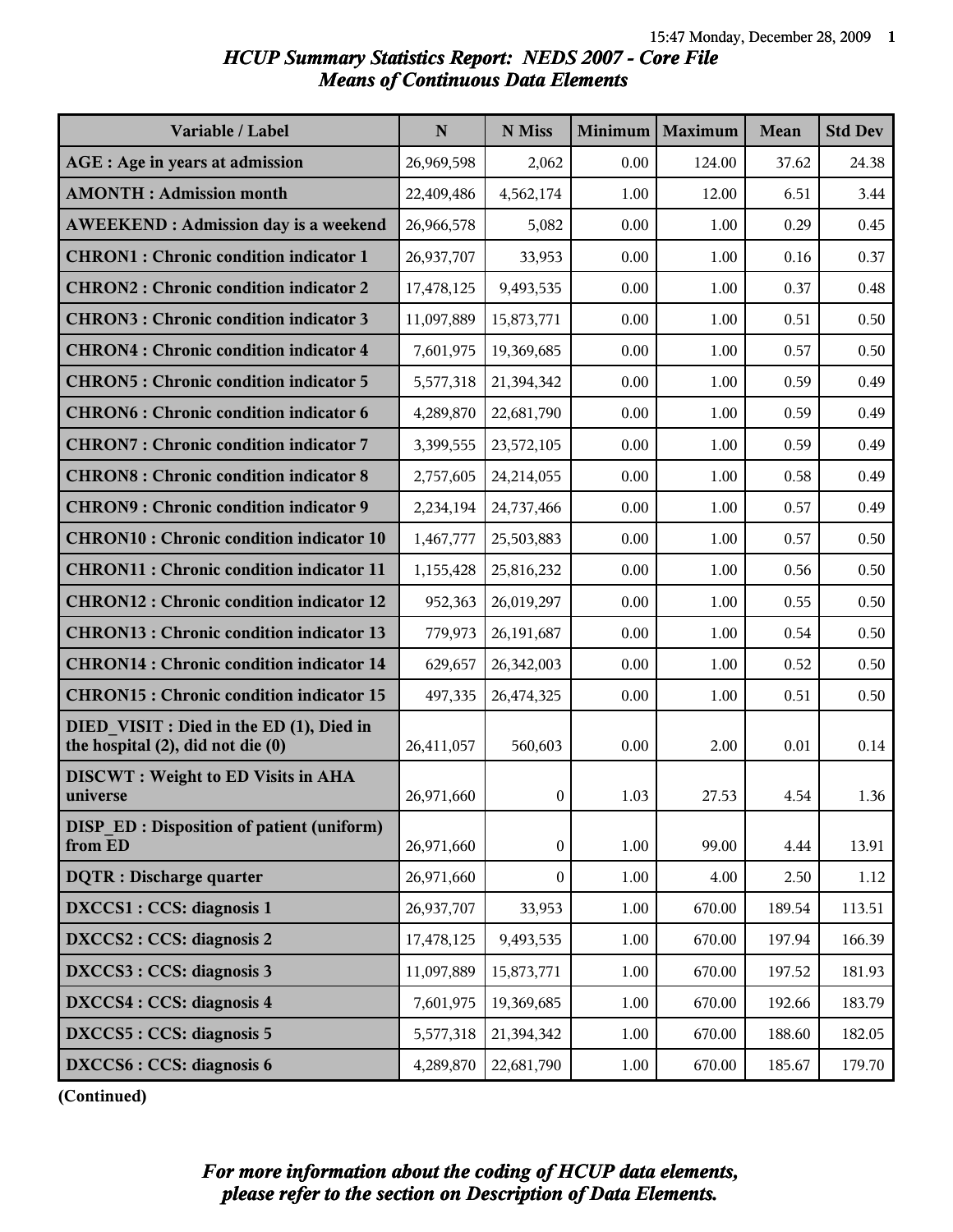# *HCUP Summary Statistics Report: NEDS 2007 - Core File Means of Continuous Data Elements*

| Variable / Label                                                                                           | $\mathbf N$ | N Miss           | Minimum  | Maximum  | Mean     | <b>Std Dev</b> |
|------------------------------------------------------------------------------------------------------------|-------------|------------------|----------|----------|----------|----------------|
| DXCCS7: CCS: diagnosis 7                                                                                   | 3,399,555   | 23,572,105       | 1.00     | 670.00   | 183.57   | 177.89         |
| <b>DXCCS8: CCS: diagnosis 8</b>                                                                            | 2,757,605   | 24,214,055       | 1.00     | 670.00   | 182.10   | 176.27         |
| DXCCS9: CCS: diagnosis 9                                                                                   | 2,234,194   | 24,737,466       | 1.00     | 670.00   | 181.34   | 175.11         |
| DXCCS10 : CCS: diagnosis 10                                                                                | 1,467,777   | 25,503,883       | 1.00     | 670.00   | 179.88   | 174.29         |
| DXCCS11 : CCS: diagnosis 11                                                                                | 1,155,428   | 25,816,232       | 1.00     | 670.00   | 179.15   | 172.98         |
| DXCCS12 : CCS: diagnosis 12                                                                                | 952,363     | 26,019,297       | 1.00     | 670.00   | 179.25   | 171.92         |
| DXCCS13 : CCS: diagnosis 13                                                                                | 779,973     | 26,191,687       | 1.00     | 670.00   | 178.98   | 170.63         |
| DXCCS14 : CCS: diagnosis 14                                                                                | 629,657     | 26,342,003       | 1.00     | 670.00   | 179.02   | 169.51         |
| DXCCS15 : CCS: diagnosis 15                                                                                | 497,335     | 26,474,325       | 1.00     | 670.00   | 179.21   | 169.04         |
| <b>EDEVENT</b> : Type of ED Event                                                                          | 26,971,660  | $\mathbf{0}$     | 1.00     | 99.00    | 3.19     | 13.77          |
| E CCS1 : CCS: E Code 1                                                                                     | 6,965,623   | 20,006,037       | 662.00   | 2621.00  | 2583.17  | 226.02         |
| E CCS2: CCS: E Code 2                                                                                      | 3,509,281   | 23,462,379       | 662.00   | 2621.00  | 2608.10  | 143.34         |
| E CCS3 : CCS: E Code 3                                                                                     | 482,391     | 26,489,269       | 662.00   | 2621.00  | 2589.31  | 226.07         |
| E CCS4 : CCS: E Code 4                                                                                     | 199,523     | 26,772,137       | 662.00   | 2621.00  | 2602.50  | 183.89         |
| <b>FEMALE</b> : Indicator of sex                                                                           | 26,964,898  | 6,762            | 0.00     | 1.00     | 0.54     | 0.50           |
| <b>HOSP ED: HCUP ED hospital identifier</b>                                                                | 26,971,660  | $\mathbf{0}$     | 10005.00 | 40439.00 | 26176.13 | 9808.44        |
| <b>HOSP REGION: Region of hospital</b>                                                                     | 26,971,660  | $\boldsymbol{0}$ | 1.00     | 4.00     | 2.59     | 0.98           |
| <b>INTENT SELF HARM: Intentional self</b><br>harm indicated on the record (by diagnosis<br>and/or E codes) | 26,971,660  | $\mathbf{0}$     | 0.00     | 1.00     | 0.01     | 0.09           |
| <b>NDX</b> : Number of diagnoses on this record                                                            | 26,971,660  | $\mathbf{0}$     | 0.00     | 79.00    | 3.26     | 3.25           |
| <b>NECODE: Number of E codes on this</b><br>record                                                         | 26,971,660  | $\overline{0}$   | 0.00     | 18.00    | 0.41     | 0.79           |
| <b>NEDS STRATUM: Stratum used to</b><br>sample hospital                                                    | 26,971,660  | $\boldsymbol{0}$ | 10100.00 | 49810.00 | 27215.42 | 10432.27       |
| PAY1 : Primary expected payer (uniform)                                                                    | 26,818,782  | 152,878          | 1.00     | 6.00     | 2.73     | 1.26           |
| PAY2 : Secondary expected payer<br>(uniform)                                                               | 5,842,157   | 21,129,503       | 1.00     | 6.00     | 3.10     | 1.22           |
| PL NCHS2006 : Patient Location: NCHS<br>Urban-Rural Code (V2006)                                           | 26,799,096  | 172,564          | 1.00     | 6.00     | 2.81     | 1.58           |
| <b>TOTCHG ED: Total charge for ED</b><br>services                                                          | 21,948,372  | 5,023,288        | 100.00   | 74933.00 | 1466.18  | 2144.69        |

**(Continued)**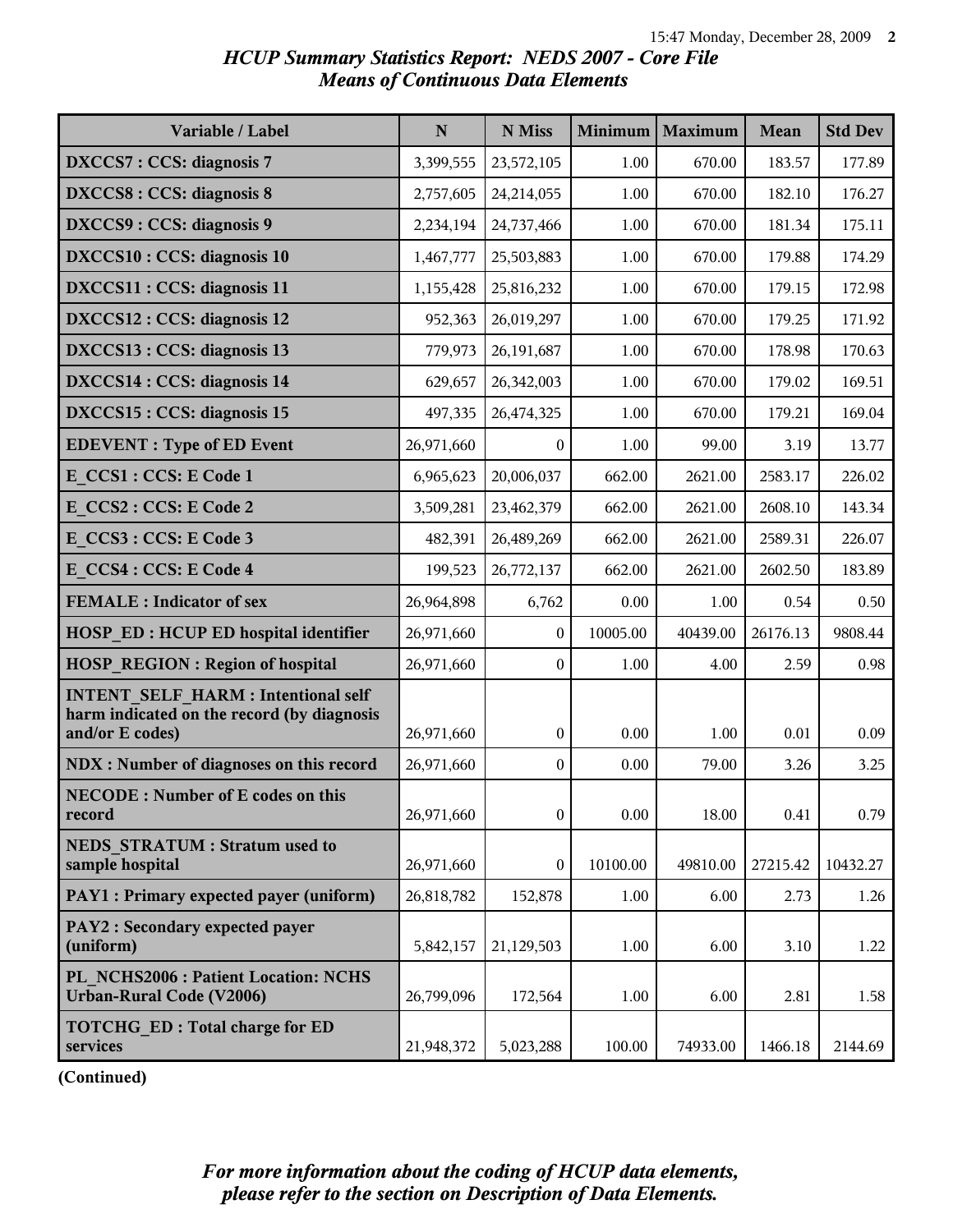# *HCUP Summary Statistics Report: NEDS 2007 - Core File Means of Continuous Data Elements*

| <b>Variable / Label</b>                                                                         | N          | N Miss  |         | Minimum   Maximum | Mean    | <b>Std Dev</b> |
|-------------------------------------------------------------------------------------------------|------------|---------|---------|-------------------|---------|----------------|
| <b>YEAR</b> : Calendar year                                                                     | 26,971,660 |         | 2007.00 | 2007.00           | 2007.00 | 0.00           |
| <b>ZIPINC QRTL: Median household</b><br>income national quartile for patient ZIP<br><b>Code</b> | 26,292,265 | 679.395 | L.00    | 4.00              | 2.21    | 1.08           |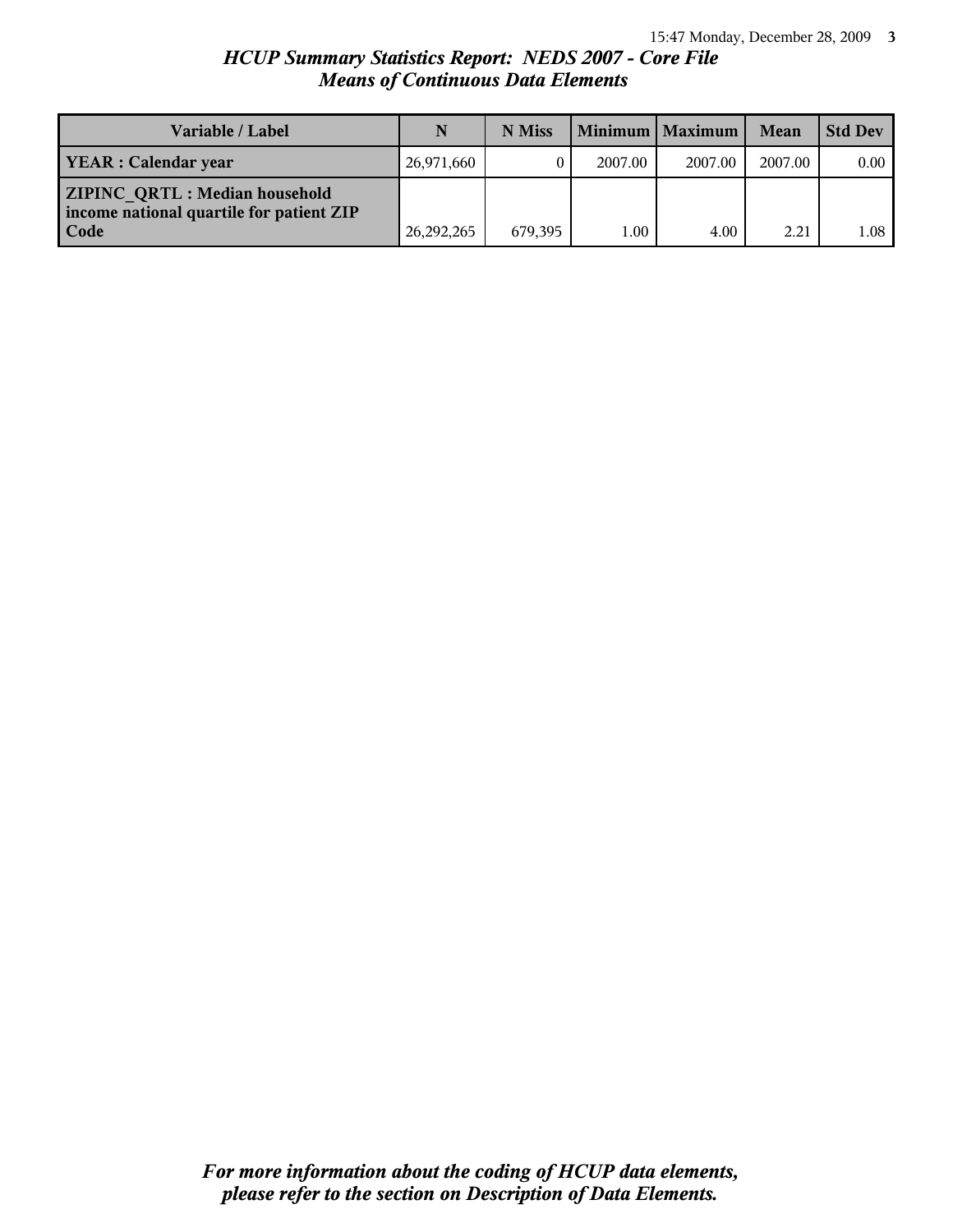| <b>AGE</b>           | Frequency | Percent |
|----------------------|-----------|---------|
| $\therefore$ missing | 132       | 0.00    |
| .C: inconsistent     | 1,930     | 0.01    |
| $\boldsymbol{0}$     | 830,492   | 3.08    |
| 1                    | 705,681   | 2.62    |
| $\overline{c}$       | 490,095   | 1.82    |
| 3                    | 380,553   | 1.41    |
| $\overline{4}$       | 316,736   | 1.17    |
| 5                    | 289,413   | 1.07    |
| 6                    | 256,679   | 0.95    |
| 7                    | 228,391   | 0.85    |
| 8                    | 211,915   | 0.79    |
| 9                    | 206,311   | 0.76    |
| 10                   | 203,390   | 0.75    |
| 11                   | 202,460   | 0.75    |
| 12                   | 209,458   | 0.78    |
| 13                   | 225,336   | 0.84    |
| 14                   | 250,523   | 0.93    |
| 15                   | 283,035   | 1.05    |
| 16                   | 324,484   | 1.20    |
| 17                   | 368,801   | 1.37    |
| 18                   | 444,257   | 1.65    |
| 19                   | 462,514   | 1.71    |
| 20                   | 469,844   | 1.74    |
| 21                   | 480,227   | 1.78    |
| 22                   | 474,256   | 1.76    |
| 23                   | 462,529   | 1.71    |
| 24                   | 463,974   | 1.72    |
| 25                   | 462,094   | 1.71    |
| 26                   | 456,832   | 1.69    |
| 27                   | 445,334   | 1.65    |
| 28                   | 424,100   | 1.57    |
| 29                   | 403,619   | 1.50    |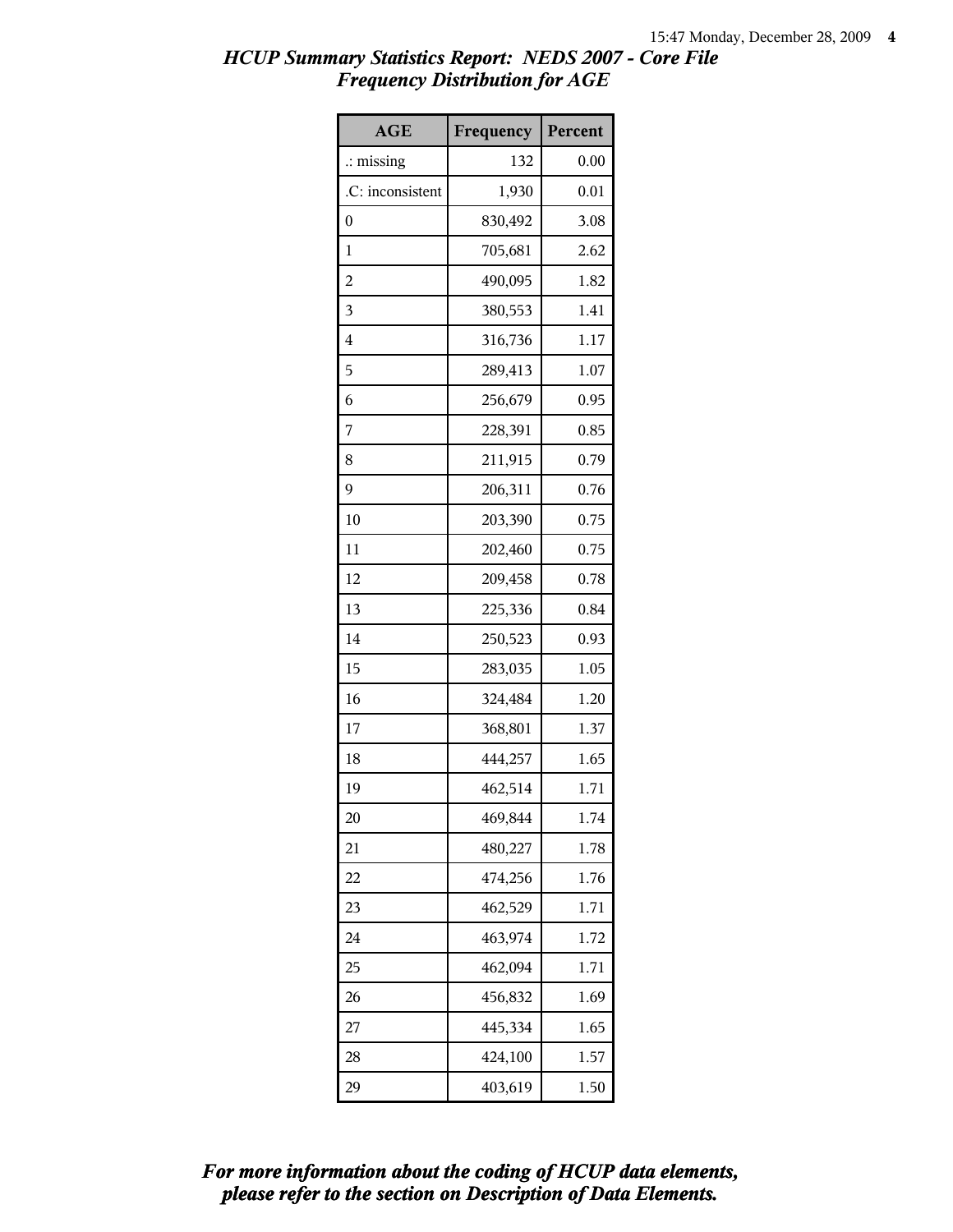| <b>AGE</b> | Frequency | Percent |
|------------|-----------|---------|
| 30         | 387,351   | 1.44    |
| 31         | 364,615   | 1.35    |
| 32         | 359,313   | 1.33    |
| 33         | 347,778   | 1.29    |
| 34         | 349,836   | 1.30    |
| 35         | 360,044   | 1.33    |
| 36         | 378,238   | 1.40    |
| 37         | 368,019   | 1.36    |
| 38         | 354,969   | 1.32    |
| 39         | 348,746   | 1.29    |
| 40         | 352,518   | 1.31    |
| 41         | 361,676   | 1.34    |
| 42         | 372,837   | 1.38    |
| 43         | 380,259   | 1.41    |
| 44         | 378,747   | 1.40    |
| 45         | 372,791   | 1.38    |
| 46         | 372,458   | 1.38    |
| 47         | 367,649   | 1.36    |
| 48         | 356,605   | 1.32    |
| 49         | 348,323   | 1.29    |
| 50         | 340,930   | 1.26    |
| 51         | 326,979   | 1.21    |
| 52         | 310,466   | 1.15    |
| 53         | 297,634   | 1.10    |
| 54         | 282,199   | 1.05    |
| 55         | 269,258   | 1.00    |
| 56         | 255,709   | 0.95    |
| 57         | 245,999   | 0.91    |
| 58         | 243,090   | 0.90    |
| 59         | 241,833   | 0.90    |
| 60         | 244,795   | 0.91    |
| 61         | 198,515   | 0.74    |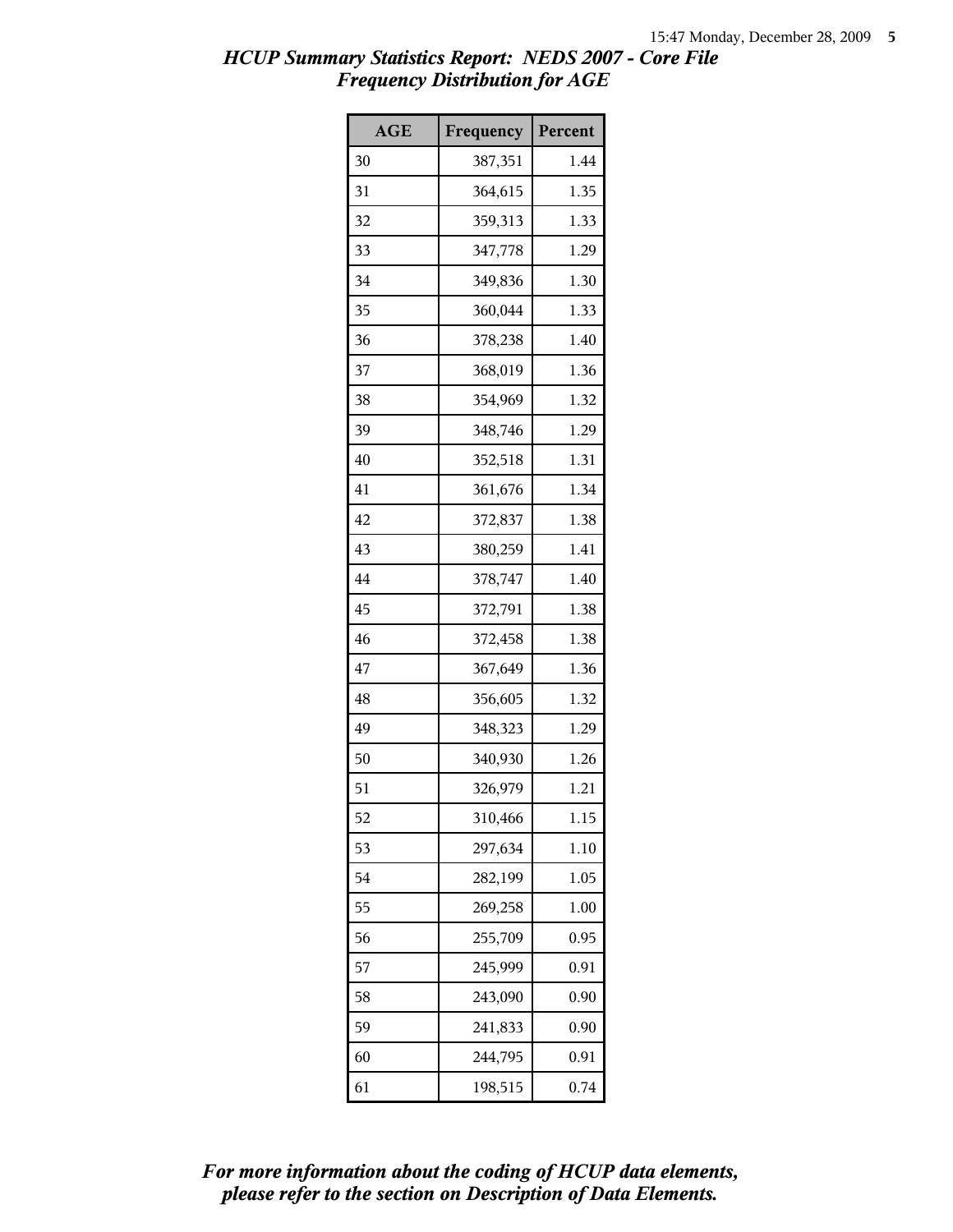| <b>AGE</b> | Frequency | Percent |
|------------|-----------|---------|
| 62         | 194,178   | 0.72    |
| 63         | 195,947   | 0.73    |
| 64         | 201,072   | 0.75    |
| 65         | 192,003   | 0.71    |
| 66         | 181,003   | 0.67    |
| 67         | 177,185   | 0.66    |
| 68         | 172,932   | 0.64    |
| 69         | 172,923   | 0.64    |
| 70         | 166,514   | 0.62    |
| 71         | 168,733   | 0.63    |
| 72         | 170,187   | 0.63    |
| 73         | 163,502   | 0.61    |
| 74         | 167,803   | 0.62    |
| 75         | 169,508   | 0.63    |
| 76         | 171,077   | 0.63    |
| 77         | 175,443   | 0.65    |
| 78         | 173,606   | 0.64    |
| 79         | 176,459   | 0.65    |
| 80         | 174,843   | 0.65    |
| 81         | 170,611   | 0.63    |
| 82         | 170,709   | 0.63    |
| 83         | 163,562   | 0.61    |
| 84         | 155,649   | 0.58    |
| 85         | 149,251   | 0.55    |
| 86         | 138,067   | 0.51    |
| 87         | 122,849   | 0.46    |
| 88         | 103,737   | 0.38    |
| 89         | 93,470    | 0.35    |
| 90         | 78,050    | 0.29    |
| 91         | 66,014    | 0.24    |
| 92         | 55,436    | 0.21    |
| 93         | 44,295    | 0.16    |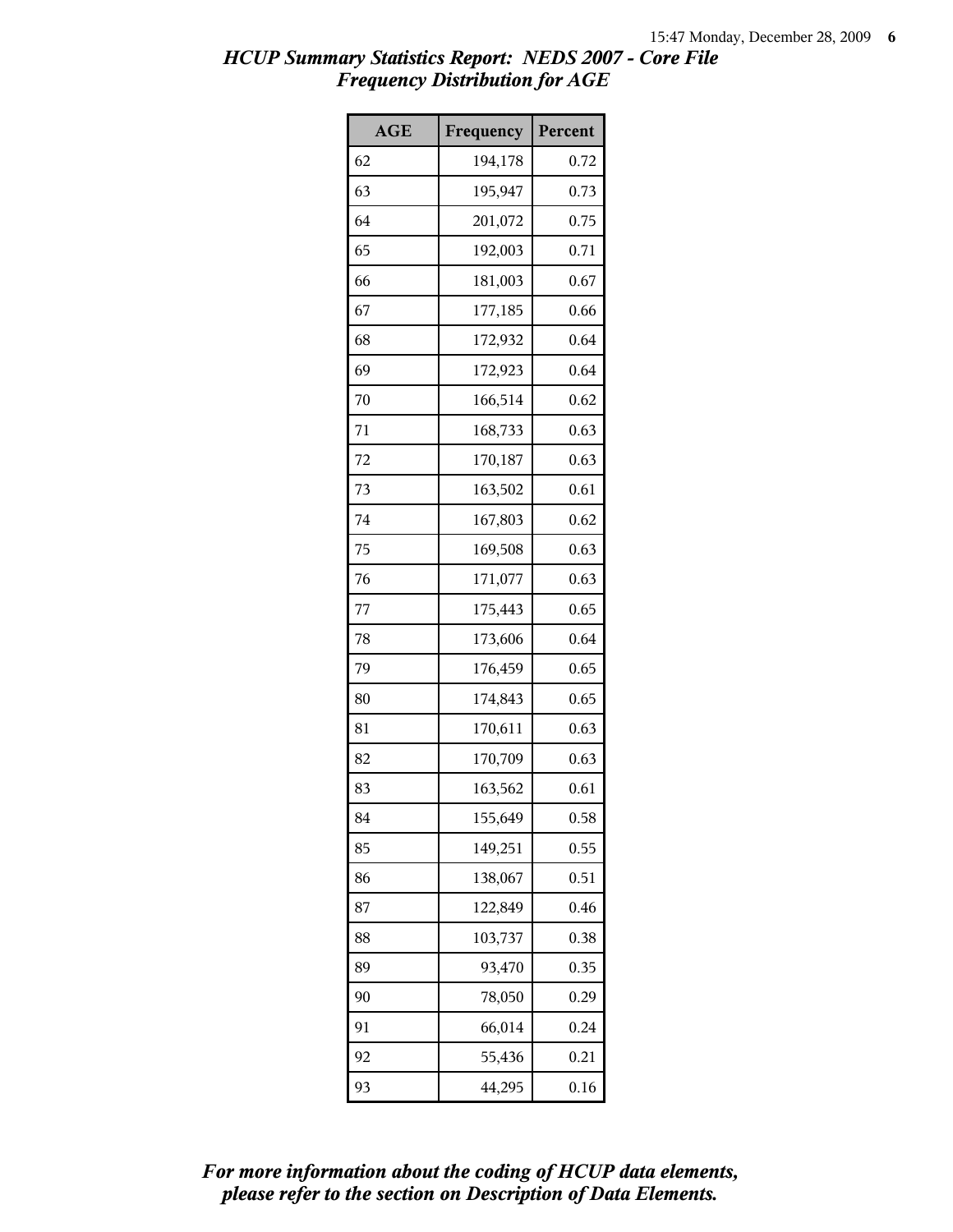| <b>AGE</b>   | Frequency | Percent |
|--------------|-----------|---------|
| 94           | 34,648    | 0.13    |
| 95           | 26,020    | 0.10    |
| 96           | 19,082    | 0.07    |
| 97           | 13,783    | 0.05    |
| 98           | 9,224     | 0.03    |
| 99           | 6,226     | 0.02    |
| 100          | 4,051     | 0.02    |
| 101          | 2,374     | 0.01    |
| 102          | 1,430     | 0.01    |
| 103          | 837       | 0.00    |
| 104          | 489       | 0.00    |
| 105          | 286       | 0.00    |
| 106          | 351       | 0.00    |
| 107          | 304       | 0.00    |
| 108          | 198       | 0.00    |
| 109          | 15        | 0.00    |
| 110 or older | 150       | 0.00    |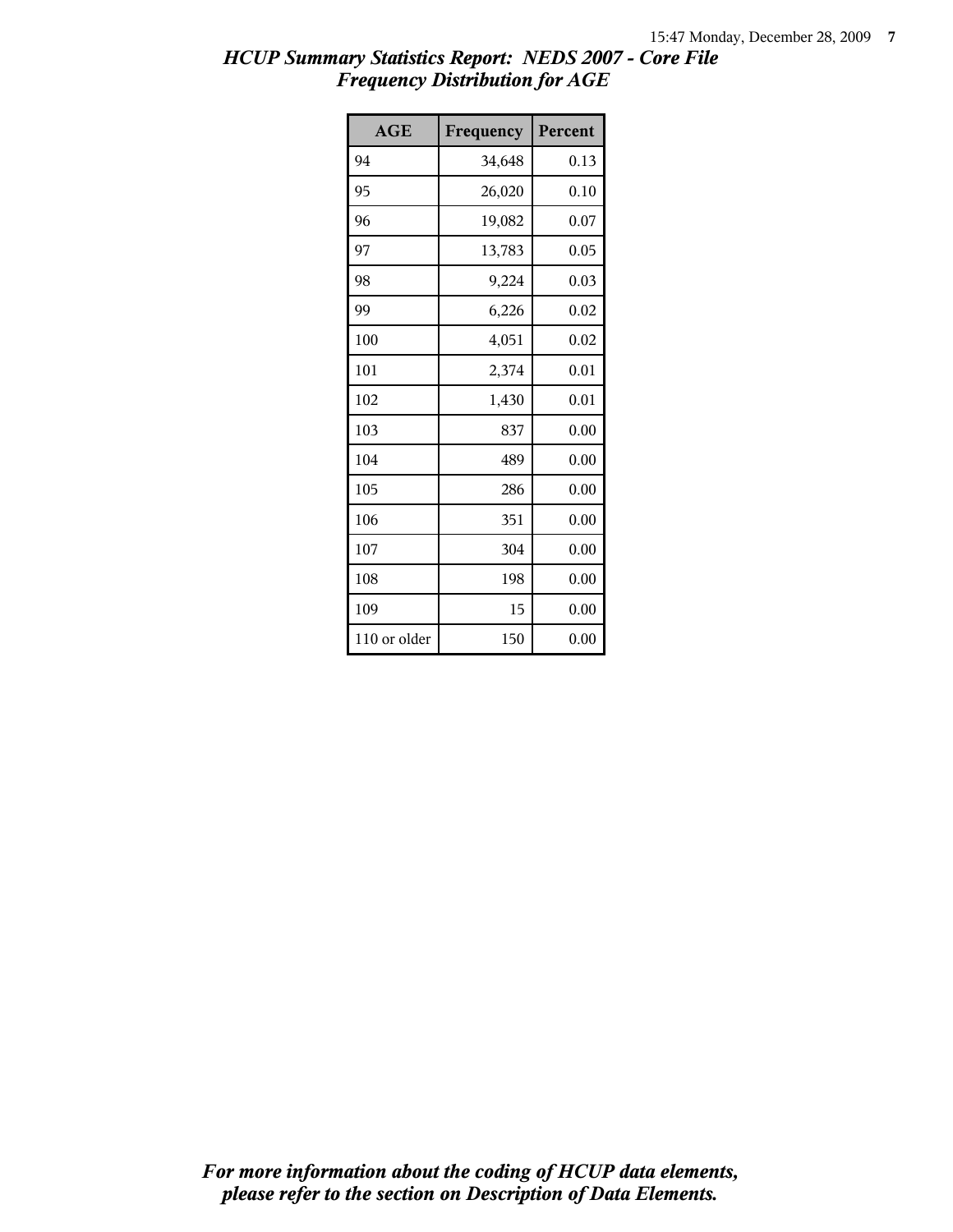| <b>AMONTH</b>        | Frequency | Percent |
|----------------------|-----------|---------|
| $\therefore$ Missing | 4,562,174 | 16.91   |
| 1: January           | 1,894,026 | 7.02    |
| 2: February          | 1,759,212 | 6.52    |
| 3: March             | 1,929,503 | 7.15    |
| 4: April             | 1,821,775 | 6.75    |
| 5: May               | 1,917,996 | 7.11    |
| 6: June              | 1,819,365 | 6.75    |
| 7: July              | 1,899,033 | 7.04    |
| 8: August            | 1,910,322 | 7.08    |
| 9: September         | 1,891,928 | 7.01    |
| 10: October          | 1,902,712 | 7.05    |
| 11: November         | 1,811,857 | 6.72    |
| 12: December         | 1,851,757 | 6.87    |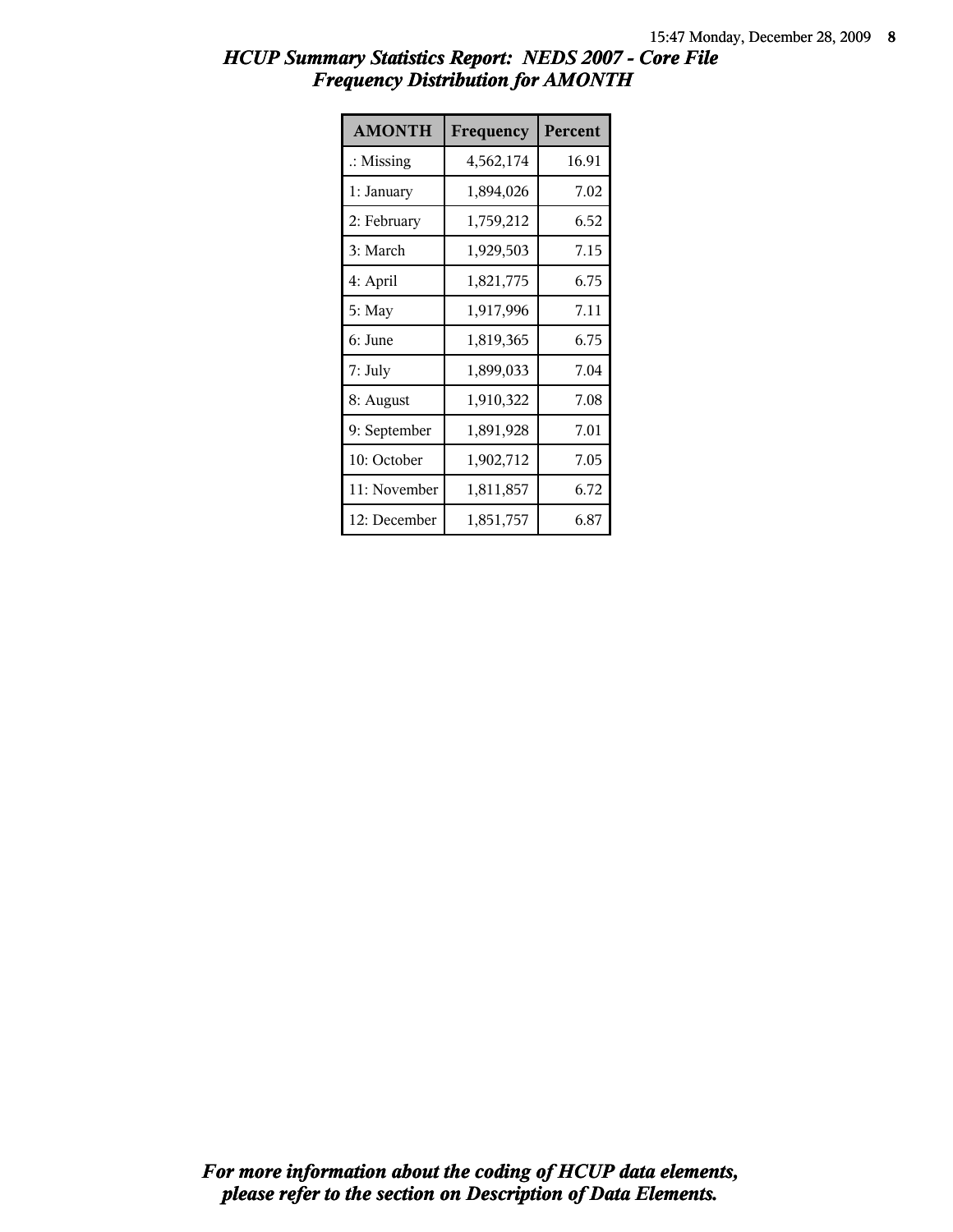| <b>AWEEKEND</b>      | Frequency  | Percent |
|----------------------|------------|---------|
| $\therefore$ Missing | 5,082      | 0.02    |
| 0: Monday-Friday     | 19,177,775 | 71.10   |
| 1: Saturday-Sunday   | 7,788,803  | 28.88   |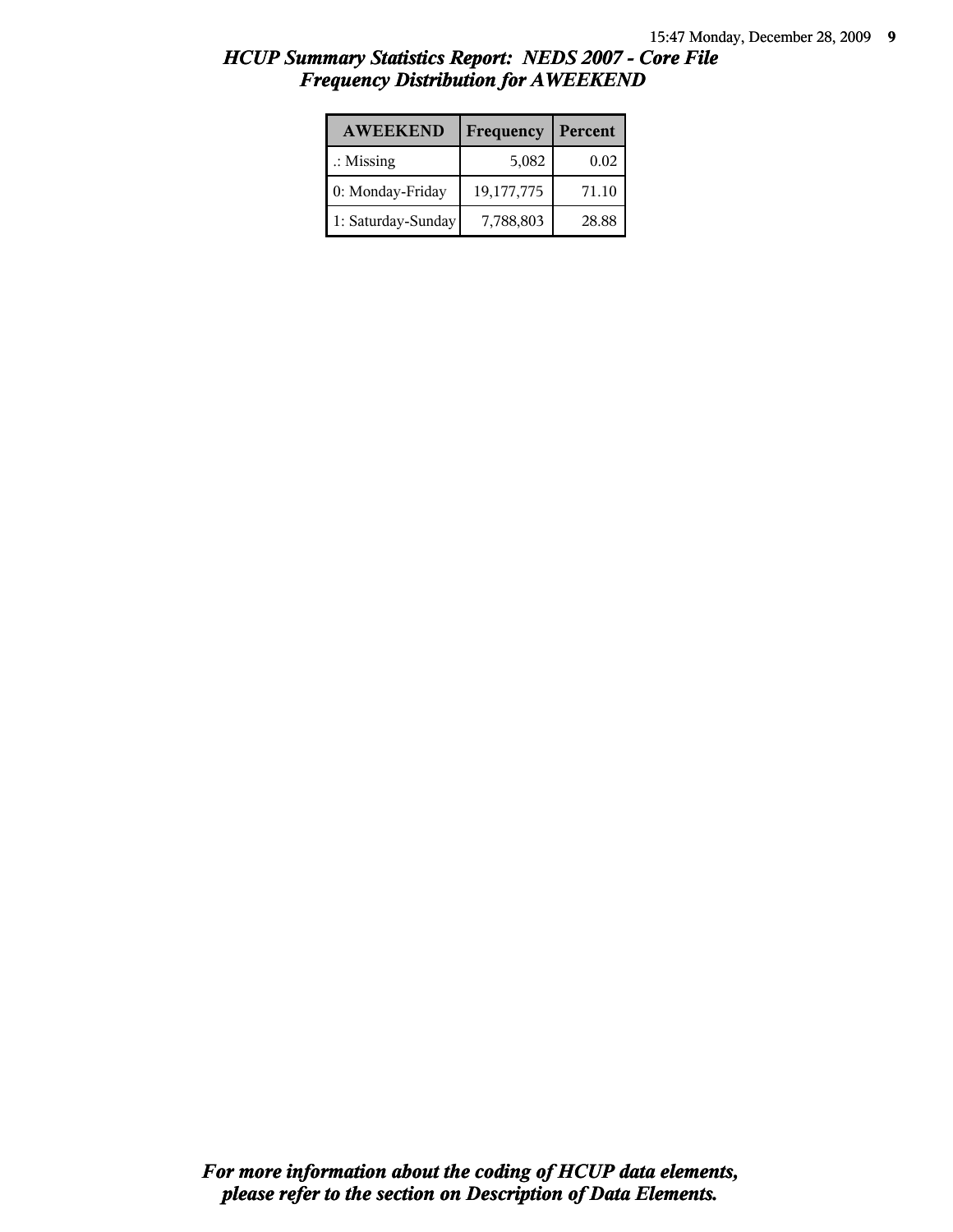| <b>CHRON1</b>            | Frequency  | Percent |
|--------------------------|------------|---------|
| $\therefore$ Missing     | 6,553      | 0.02    |
| .A: Invalid code         | 26,937     | 0.10    |
| .C: Inconsistent code    | 463        | 0.00    |
| 0: Non-chronic condition | 22,532,008 | 83.54   |
| 1: Chronic condition     | 4,405,699  | 16.33   |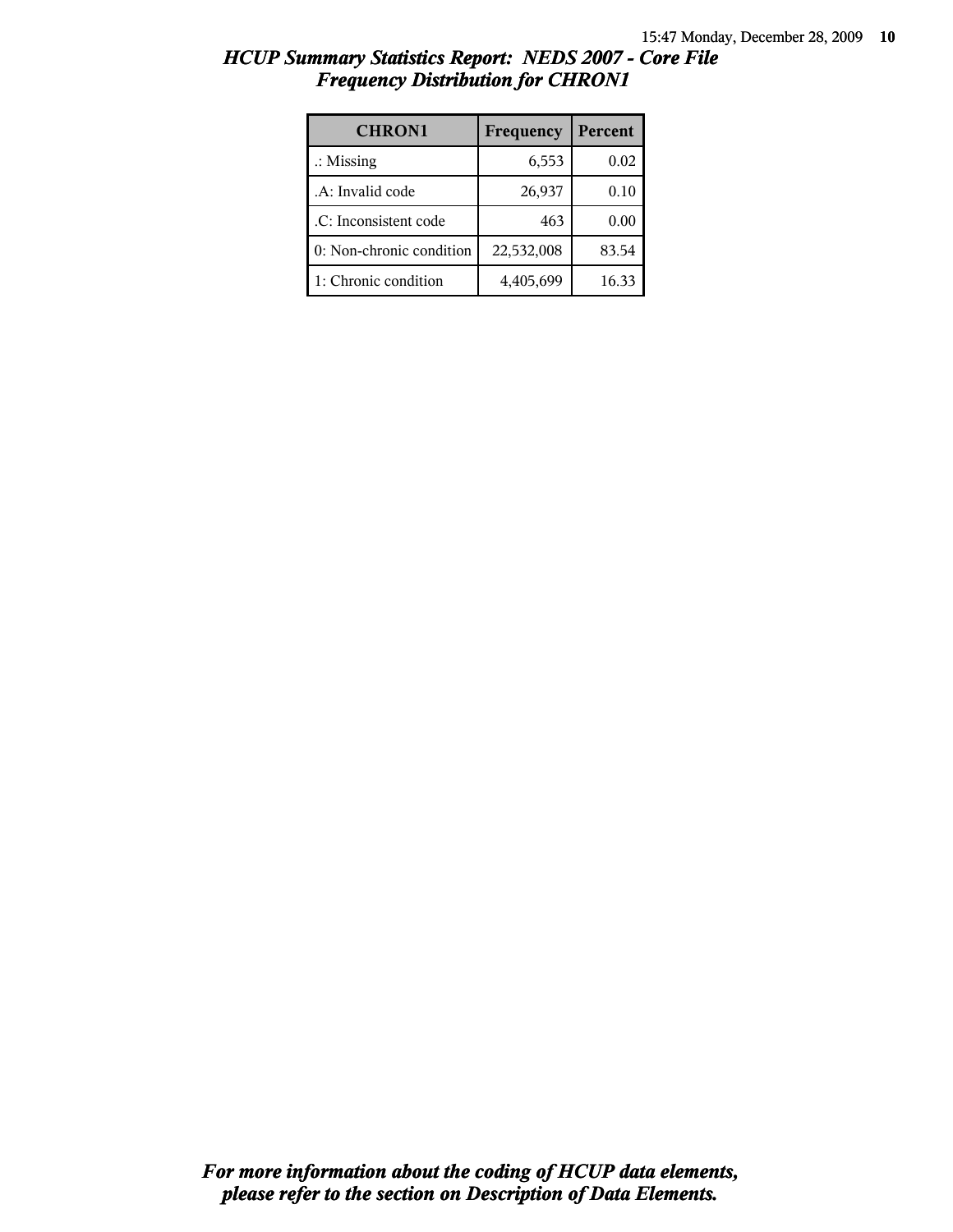| HCUP Summary Statistics Report: NEDS 2007 - Core File |  |
|-------------------------------------------------------|--|
| <b>Frequency Distribution for DIED VISIT</b>          |  |

| <b>DIED VISIT</b>       | Frequency  | Percent |
|-------------------------|------------|---------|
| $\therefore$ Missing    | 560,603    | 2.08    |
| 0: Did not die          | 26,246,856 | 97.31   |
| 1: Died in the ED       | 42,341     | 0.16    |
| 2: Died in the hospital | 121,860    | 0.45    |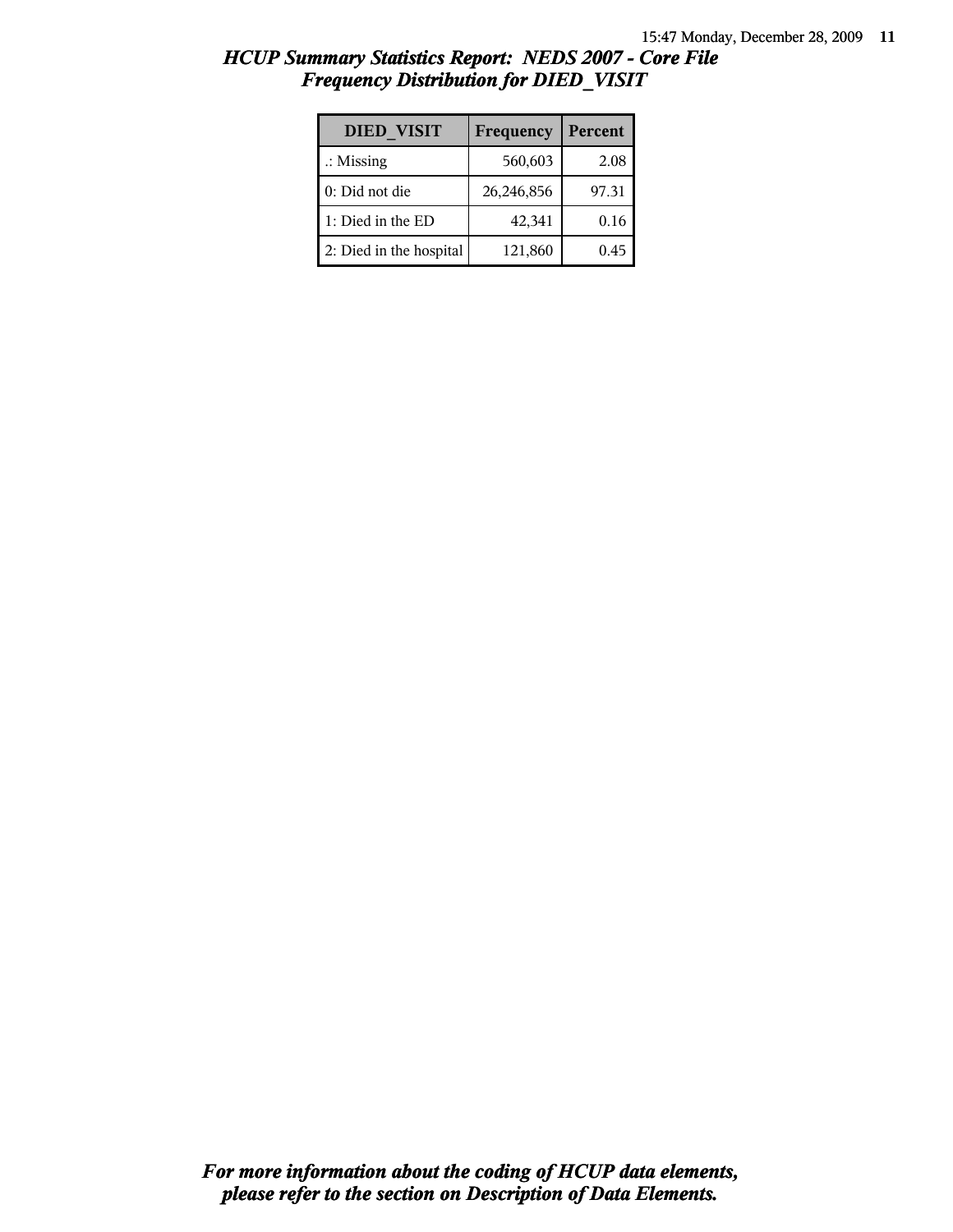|           | <b>DISCWT</b> Frequency | Percent |
|-----------|-------------------------|---------|
| Non-blank | 26,971,660              | 100.00  |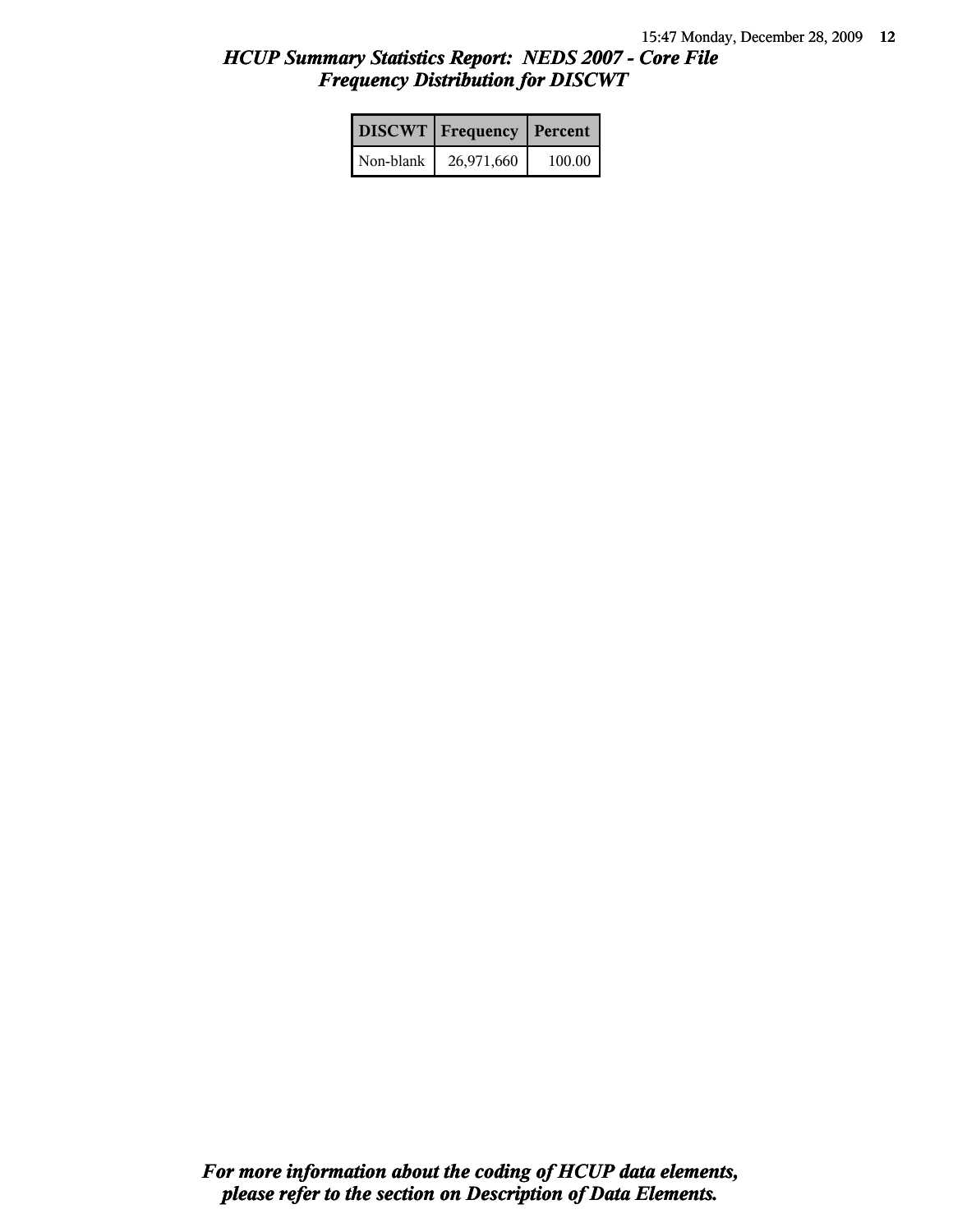| DISP ED                                                | Frequency  | Percent |
|--------------------------------------------------------|------------|---------|
| 1: Routine                                             | 21,081,109 | 78.16   |
| 2: Transfer: short-term hospital                       | 296,946    | 1.10    |
| 5: Transfer: other type of facility                    | 301,121    | 1.12    |
| 6: Home health care                                    | 86,342     | 0.32    |
| 7: Against medical advice                              | 390,890    | 1.45    |
| 9: Admitted as an inpatient to this hospital           | 4,216,742  | 15.63   |
| 20: Died in ED                                         | 42,341     | 0.16    |
| 98: Not admitted to this hospital, destination unknown | 554,617    | 2.06    |
| 99: Discharged alive, destination unknown              | 1,552      | 0.01    |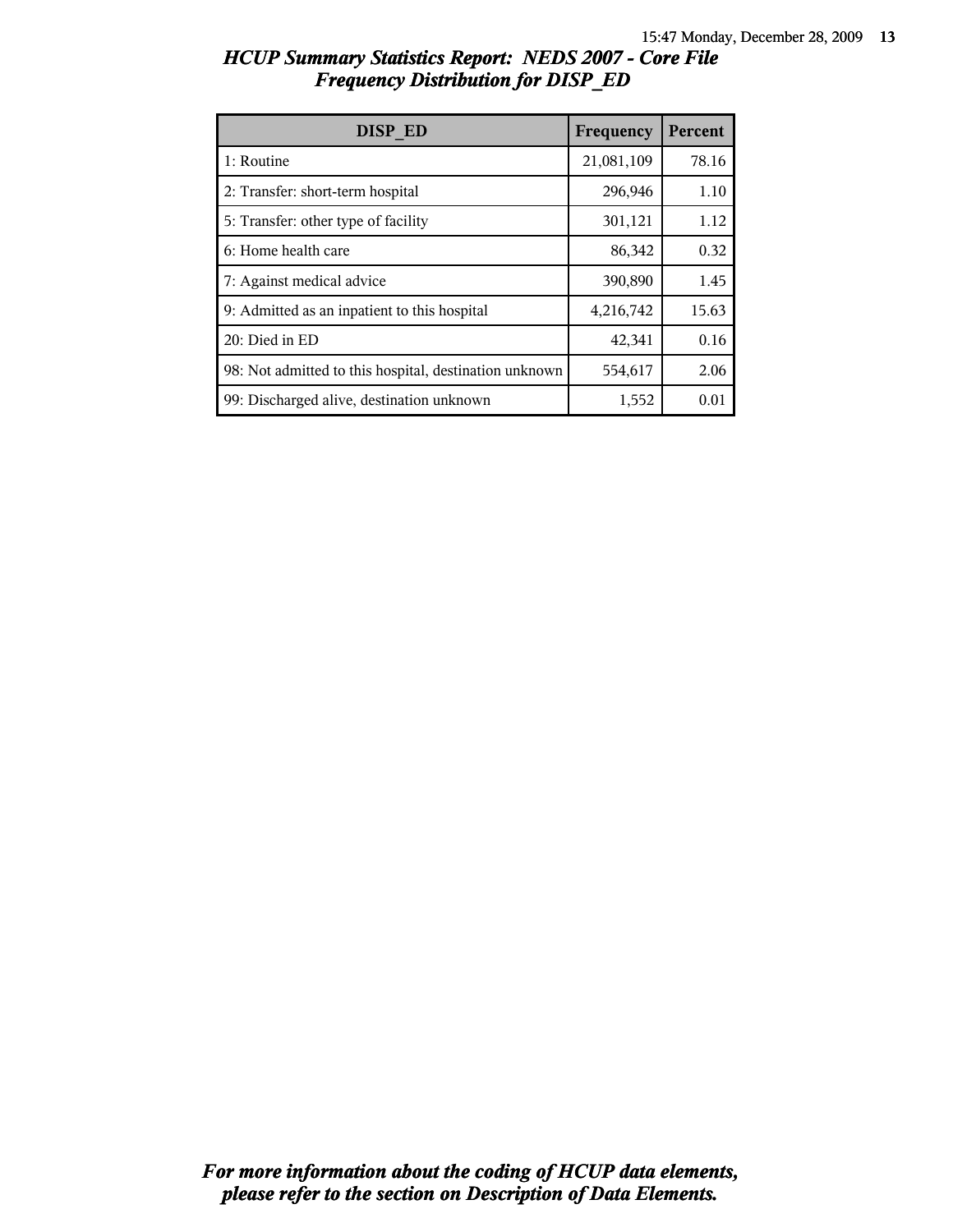| <b>DQTR</b>       | Frequency | Percent |
|-------------------|-----------|---------|
| 1: First quarter  | 6,758,090 | 25.06   |
| 2: Second quarter | 6,685,615 | 24.79   |
| 3: Third quarter  | 6,817,489 | 25.28   |
| 4: Fourth quarter | 6,710,466 | 24.88   |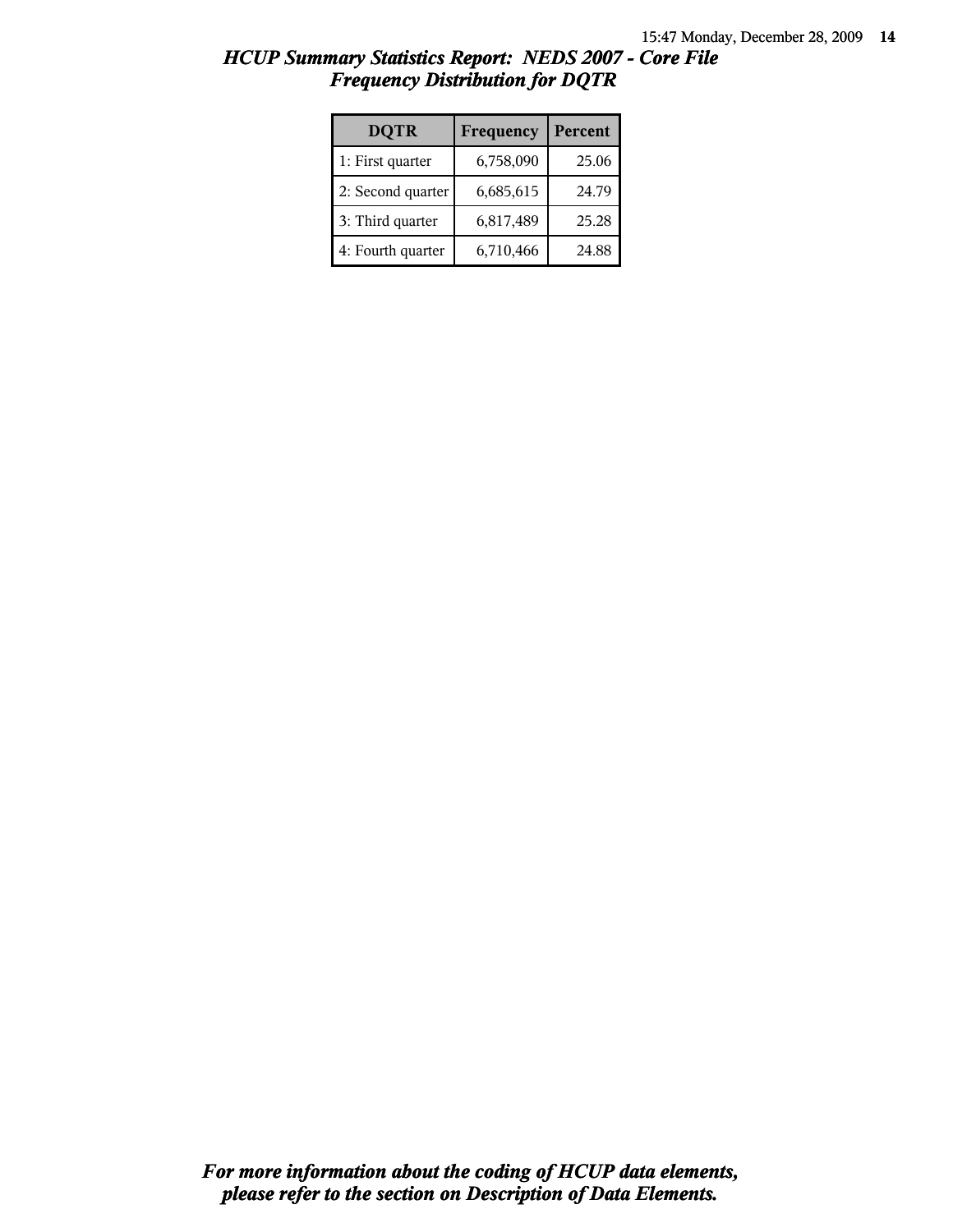| DX1                    | Frequency  | Percent |
|------------------------|------------|---------|
| <b>Blank</b>           | 6,553      | 0.02    |
| Valid DX               | 26,937,707 | 99.87   |
| Inconsistent DX (incn) | 463        | 0.00    |
| Invalid DX (invl)      | 26,937     | 0.10    |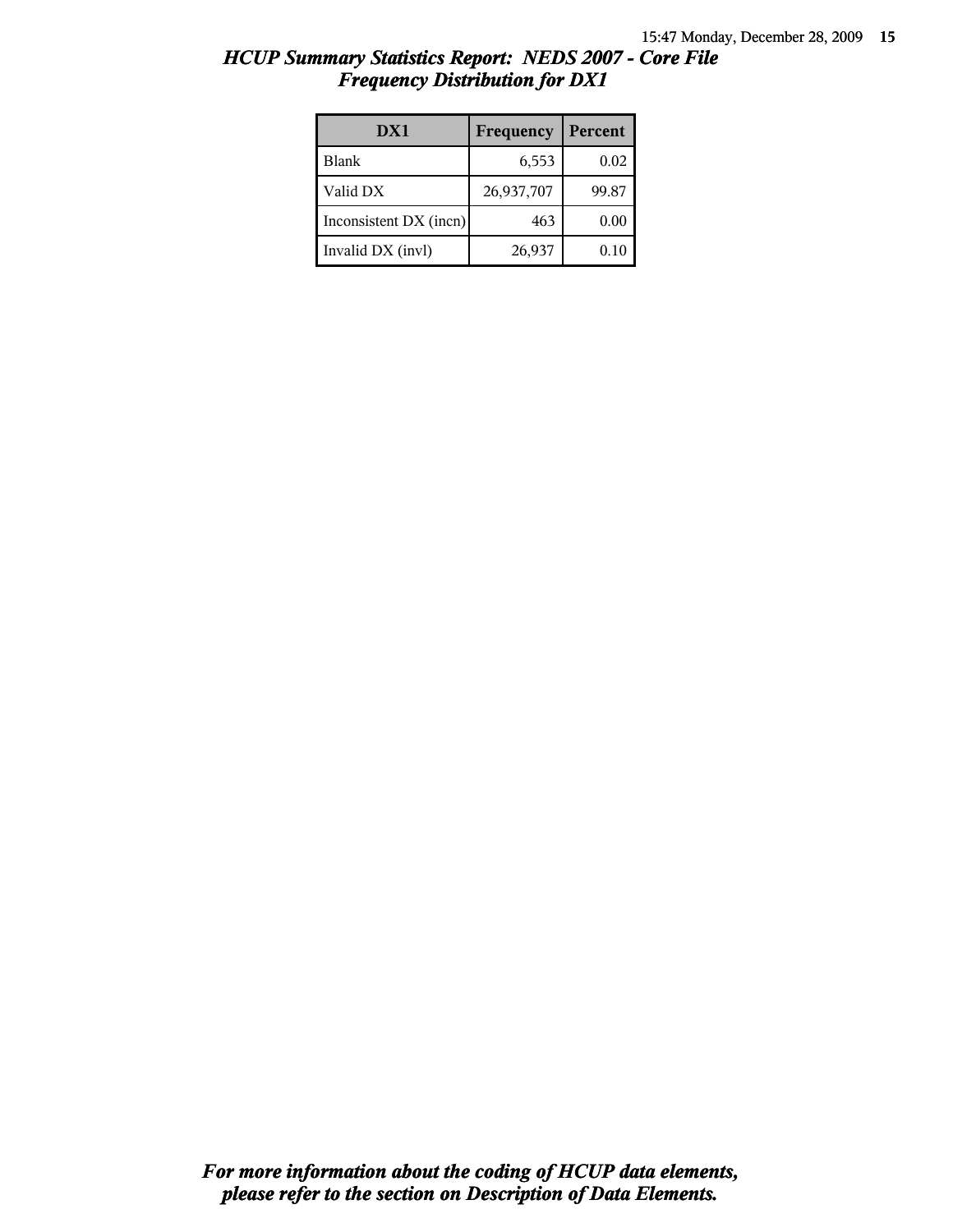| DXCCS1                                                    | Frequency | Percent |
|-----------------------------------------------------------|-----------|---------|
| $\therefore$ Missing                                      | 6,553     | 0.02    |
| A: Invalid diagnosis                                      | 26,937    | 0.10    |
| C: Inconsistent                                           | 463       | 0.00    |
| 1: Tuberculosis                                           | 1,579     | 0.01    |
| 2: Septicemia (except in labor)                           | 129,602   | 0.48    |
| 3: Bacterial infection; unspecified site                  | 9,914     | 0.04    |
| 4: Mycoses                                                | 68,128    | 0.25    |
| 5: HIV infection                                          | 16,485    | 0.06    |
| 6: Hepatitis                                              | 8,024     | 0.03    |
| 7: Viral infection                                        | 325,745   | 1.21    |
| 8: Other infections; including parasitic                  | 35,341    | 0.13    |
| 9: Sexually transmitted infections (not HIV or hepatitis) | 9,699     | 0.04    |
| 10: Immunizations and screening for infectious disease    | 31,806    | 0.12    |
| 11: Cancer of head and neck                               | 2,320     | 0.01    |
| 12: Cancer of esophagus                                   | 1,397     | 0.01    |
| 13: Cancer of stomach                                     | 2,297     | 0.01    |
| 14: Cancer of colon                                       | 7,674     | 0.03    |
| 15: Cancer of rectum and anus                             | 2,606     | 0.01    |
| 16: Cancer of liver and intrahepatic bile duct            | 2,612     | 0.01    |
| 17: Cancer of pancreas                                    | 4,129     | 0.02    |
| 18: Cancer of other GI organs; peritoneum                 | 1,716     | 0.01    |
| 19: Cancer of bronchus; lung                              | 17,802    | 0.07    |
| 20: Cancer; other respiratory and intrathoracic           | 179       | 0.00    |
| 21: Cancer of bone and connective tissue                  | 950       | 0.00    |
| 22: Melanomas of skin                                     | 272       | 0.00    |
| 23: Other non-epithelial cancer of skin                   | 598       | 0.00    |
| 24: Cancer of breast                                      | 2,933     | 0.01    |
| 25: Cancer of uterus                                      | 919       | 0.00    |
| 26: Cancer of cervix                                      | 876       | 0.00    |
| 27: Cancer of ovary                                       | 1,709     | 0.01    |
| 28: Cancer of other female genital organs                 | 370       | 0.00    |
| 29: Cancer of prostate                                    | 2,082     | 0.01    |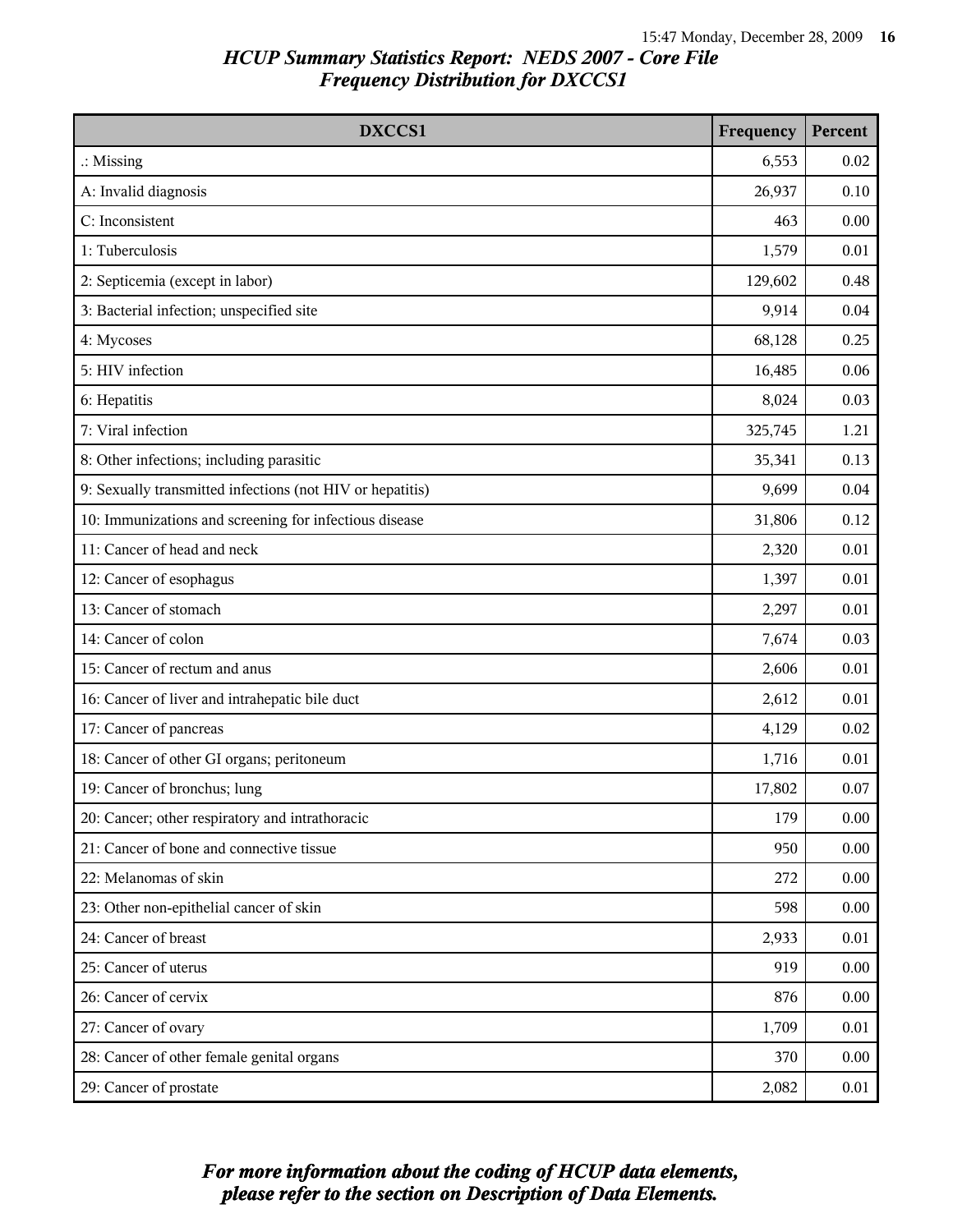| DXCCS1                                                    | Frequency | Percent  |
|-----------------------------------------------------------|-----------|----------|
| 30: Cancer of testis                                      | 249       | 0.00     |
| 31: Cancer of other male genital organs                   | 52        | 0.00     |
| 32: Cancer of bladder                                     | 2,358     | 0.01     |
| 33: Cancer of kidney and renal pelvis                     | 1,553     | 0.01     |
| 34: Cancer of other urinary organs                        | 116       | 0.00     |
| 35: Cancer of brain and nervous system                    | 3,665     | 0.01     |
| 36: Cancer of thyroid                                     | 254       | 0.00     |
| 37: Hodgkin's disease                                     | 561       | 0.00     |
| 38: Non-Hodgkin's lymphoma                                | 5,189     | 0.02     |
| 39: Leukemias                                             | 5,172     | 0.02     |
| 40: Multiple myeloma                                      | 2,069     | 0.01     |
| 41: Cancer; other and unspecified primary                 | 762       | 0.00     |
| 42: Secondary malignancies                                | 28,411    | 0.11     |
| 43: Malignant neoplasm without specification of site      | 1,038     | 0.00     |
| 44: Neoplasms of unspecified nature or uncertain behavior | 7,272     | 0.03     |
| 45: Maintenance chemotherapy; radiotherapy                | 1,158     | 0.00     |
| 46: Benign neoplasm of uterus                             | 7,678     | 0.03     |
| 47: Other and unspecified benign neoplasm                 | 12,182    | 0.05     |
| 48: Thyroid disorders                                     | 8,596     | 0.03     |
| 49: Diabetes mellitus without complication                | 60,172    | 0.22     |
| 50: Diabetes mellitus with complications                  | 166,519   | 0.62     |
| 51: Other endocrine disorders                             | 20,067    | 0.07     |
| 52: Nutritional deficiencies                              | 1,836     | $0.01\,$ |
| 53: Disorders of lipid metabolism                         | 1,031     | 0.00     |
| 54: Gout and other crystal arthropathies                  | 38,380    | 0.14     |
| 55: Fluid and electrolyte disorders                       | 200,403   | 0.74     |
| 56: Cystic fibrosis                                       | 723       | 0.00     |
| 57: Immunity disorders                                    | 247       | 0.00     |
| 58: Other nutritional; endocrine; and metabolic disorders | 15,781    | 0.06     |
| 59: Deficiency and other anemia                           | 50,287    | 0.19     |
| 60: Acute posthemorrhagic anemia                          | 2,806     | 0.01     |
| 61: Sickle cell anemia                                    | 36,717    | 0.14     |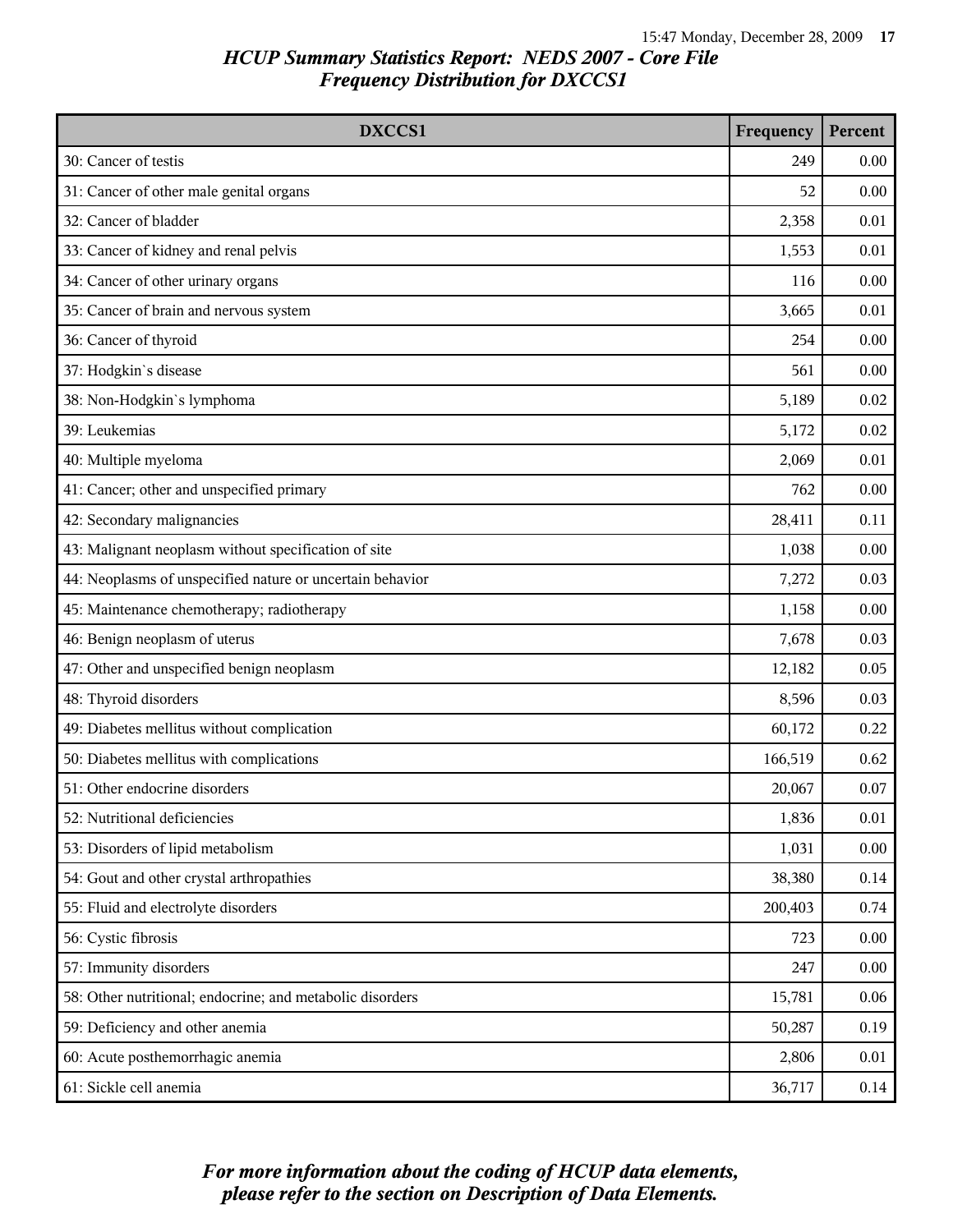| DXCCS1                                                                                                                    | Frequency | Percent |
|---------------------------------------------------------------------------------------------------------------------------|-----------|---------|
| 62: Coagulation and hemorrhagic disorders                                                                                 | 15,004    | 0.06    |
| 63: Diseases of white blood cells                                                                                         | 11,217    | 0.04    |
| 64: Other hematologic conditions                                                                                          | 1,107     | 0.00    |
| 76: Meningitis (except that caused by tuberculosis or sexually transmitted disease)                                       | 10,001    | 0.04    |
| 77: Encephalitis (except that caused by tuberculosis or sexually transmitted disease)                                     | 1,622     | 0.01    |
| 78: Other CNS infection and poliomyelitis                                                                                 | 1,264     | 0.00    |
| 79: Parkinson's disease                                                                                                   | 3,277     | 0.01    |
| 80: Multiple sclerosis                                                                                                    | 6,027     | 0.02    |
| 81: Other hereditary and degenerative nervous system conditions                                                           | 13,998    | 0.05    |
| 82: Paralysis                                                                                                             | 2,466     | 0.01    |
| 83: Epilepsy; convulsions                                                                                                 | 224,525   | 0.83    |
| 84: Headache; including migraine                                                                                          | 636,209   | 2.36    |
| 85: Coma; stupor; and brain damage                                                                                        | 20,318    | 0.08    |
| 86: Cataract                                                                                                              | 1,763     | 0.01    |
| 87: Retinal detachments; defects; vascular occlusion; and retinopathy                                                     | 2,747     | 0.01    |
| 88: Glaucoma                                                                                                              | 1,642     | 0.01    |
| 89: Blindness and vision defects                                                                                          | 18,225    | 0.07    |
| 90: Inflammation; infection of eye (except that caused by tuberculosis or sexually transmitteddisease)                    | 188,632   | 0.70    |
| 91: Other eye disorders                                                                                                   | 69,034    | 0.26    |
| 92: Otitis media and related conditions                                                                                   | 446,305   | 1.65    |
| 93: Conditions associated with dizziness or vertigo                                                                       | 214,425   | 0.80    |
| 94: Other ear and sense organ disorders                                                                                   | 157,726   | 0.58    |
| 95: Other nervous system disorders                                                                                        | 235,621   | 0.87    |
| 96: Heart valve disorders                                                                                                 | 6,102     | 0.02    |
| 97: Peri-; endo-; and myocarditis; cardiomyopathy (except that caused by tuberculosis or sexually<br>transmitted disease) | 14,008    | 0.05    |
| 98: Essential hypertension                                                                                                | 134,973   | 0.50    |
| 99: Hypertension with complications and secondary hypertension                                                            | 49,252    | 0.18    |
| 100: Acute myocardial infarction                                                                                          | 116,044   | 0.43    |
| 101: Coronary atherosclerosis and other heart disease                                                                     | 126,025   | 0.47    |
| 102: Nonspecific chest pain                                                                                               | 835,450   | 3.10    |
| 103: Pulmonary heart disease                                                                                              | 30,406    | 0.11    |
| 104: Other and ill-defined heart disease                                                                                  | 1,866     | 0.01    |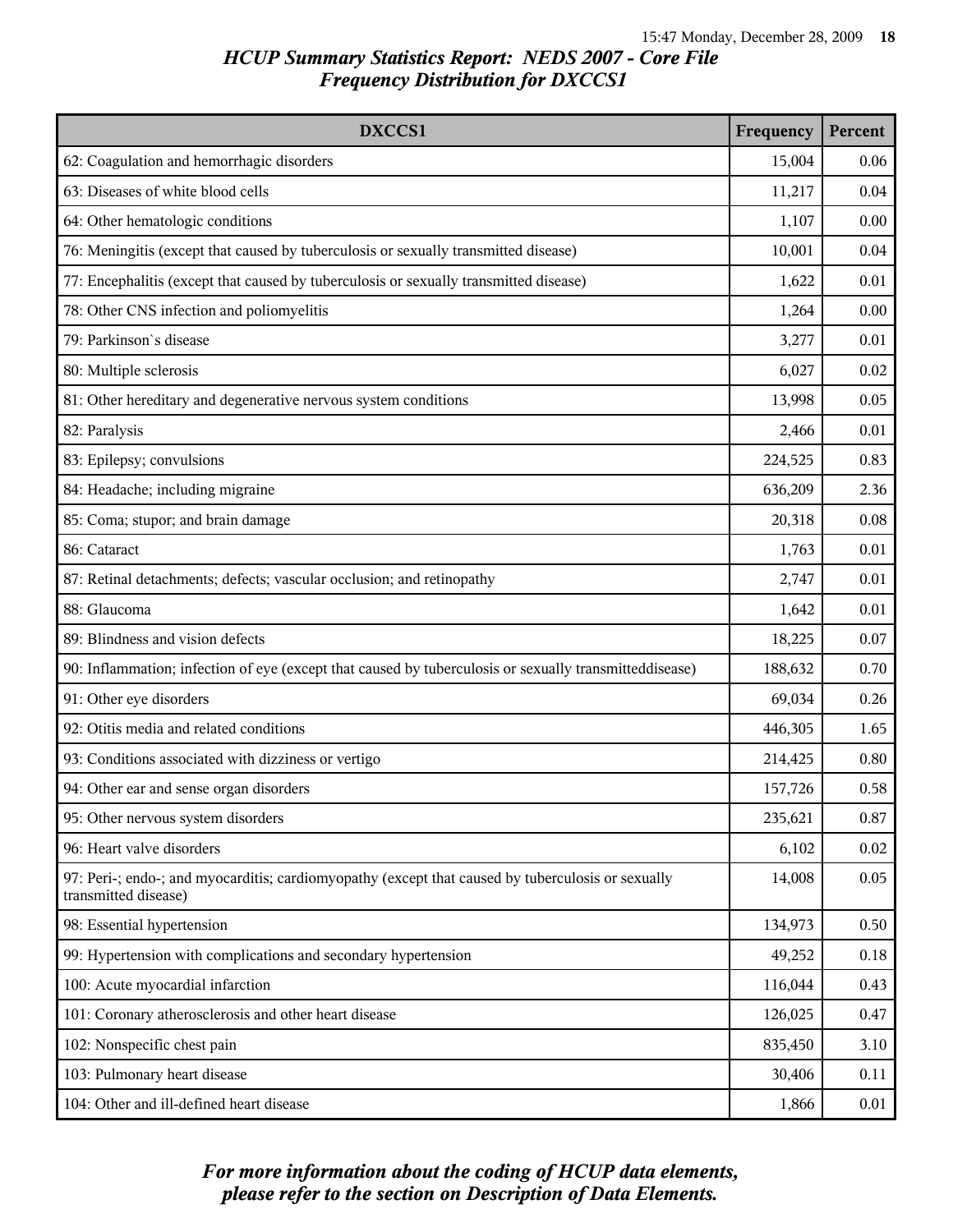| DXCCS1                                                                              | Frequency | Percent |
|-------------------------------------------------------------------------------------|-----------|---------|
| 105: Conduction disorders                                                           | 10,496    | 0.04    |
| 106: Cardiac dysrhythmias                                                           | 273,608   | 1.01    |
| 107: Cardiac arrest and ventricular fibrillation                                    | 36,760    | 0.14    |
| 108: Congestive heart failure; nonhypertensive                                      | 216,434   | 0.80    |
| 109: Acute cerebrovascular disease                                                  | 120,082   | 0.45    |
| 110: Occlusion or stenosis of precerebral arteries                                  | 5,194     | 0.02    |
| 111: Other and ill-defined cerebrovascular disease                                  | 4,473     | 0.02    |
| 112: Transient cerebral ischemia                                                    | 60,858    | 0.23    |
| 113: Late effects of cerebrovascular disease                                        | 4,116     | 0.02    |
| 114: Peripheral and visceral atherosclerosis                                        | 18,775    | 0.07    |
| 115: Aortic; peripheral; and visceral artery aneurysms                              | 8,208     | 0.03    |
| 116: Aortic and peripheral arterial embolism or thrombosis                          | 4,407     | 0.02    |
| 117: Other circulatory disease                                                      | 50,314    | 0.19    |
| 118: Phlebitis; thrombophlebitis and thromboembolism                                | 46,279    | 0.17    |
| 119: Varicose veins of lower extremity                                              | 7,068     | 0.03    |
| 120: Hemorrhoids                                                                    | 38,428    | 0.14    |
| 121: Other diseases of veins and lymphatics                                         | 11,355    | 0.04    |
| 122: Pneumonia (except that caused by tuberculosis or sexually transmitted disease) | 381,516   | 1.41    |
| 123: Influenza                                                                      | 35,790    | 0.13    |
| 124: Acute and chronic tonsillitis                                                  | 81,935    | 0.30    |
| 125: Acute bronchitis                                                               | 317,340   | 1.18    |
| 126: Other upper respiratory infections                                             | 1,232,490 | 4.57    |
| 127: Chronic obstructive pulmonary disease and bronchiectasis                       | 367,030   | 1.36    |
| 128: Asthma                                                                         | 407,185   | 1.51    |
| 129: Aspiration pneumonitis; food/vomitus                                           | 35,066    | 0.13    |
| 130: Pleurisy; pneumothorax; pulmonary collapse                                     | 45,254    | 0.17    |
| 131: Respiratory failure; insufficiency; arrest (adult)                             | 76,355    | 0.28    |
| 132: Lung disease due to external agents                                            | 3,018     | 0.01    |
| 133: Other lower respiratory disease                                                | 415,341   | 1.54    |
| 134: Other upper respiratory disease                                                | 176,826   | 0.66    |
| 135: Intestinal infection                                                           | 98,232    | 0.36    |
| 136: Disorders of teeth and jaw                                                     | 401,383   | 1.49    |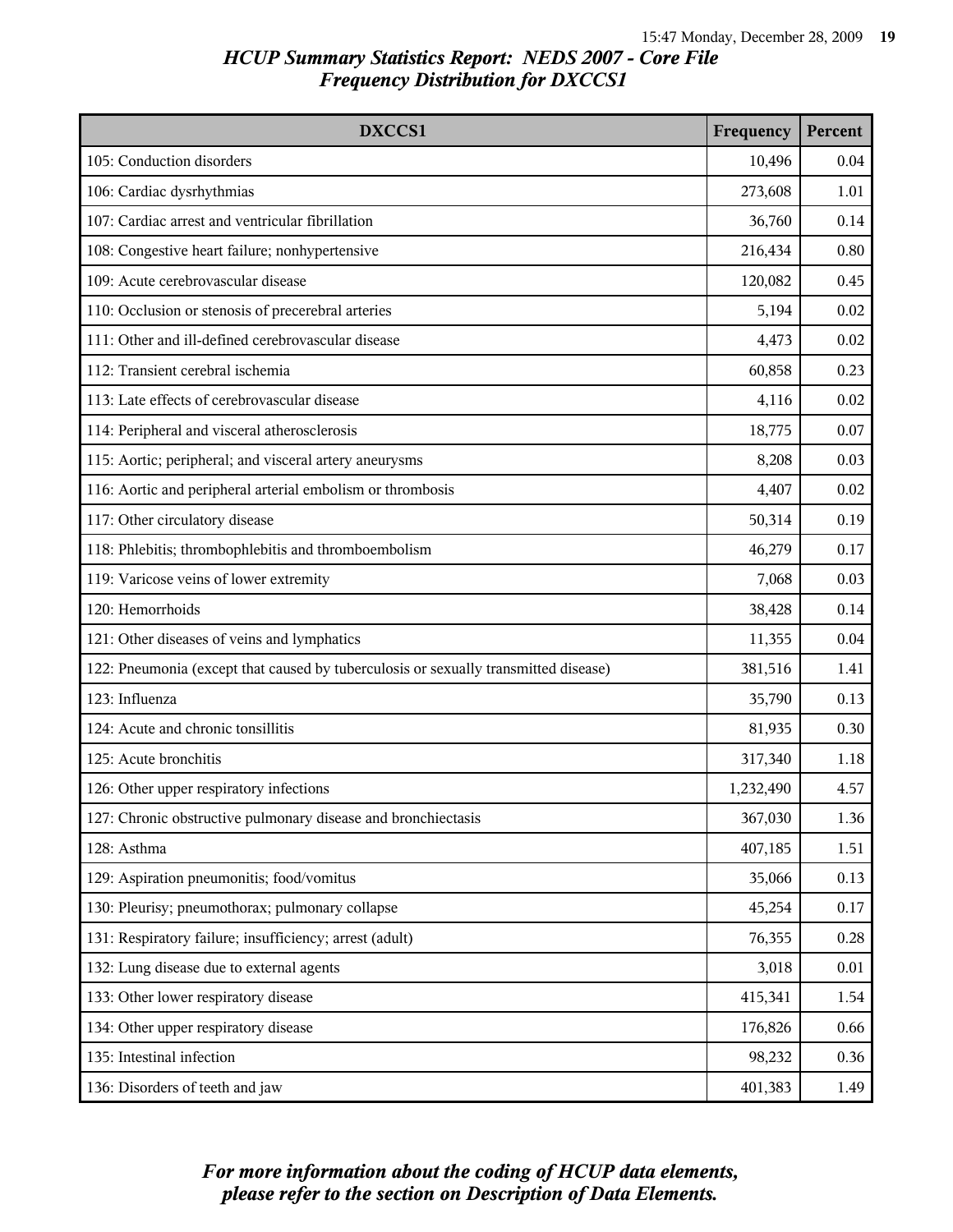| DXCCS1                                                 | Frequency | Percent |
|--------------------------------------------------------|-----------|---------|
| 137: Diseases of mouth; excluding dental               | 46,167    | 0.17    |
| 138: Esophageal disorders                              | 92,604    | 0.34    |
| 139: Gastroduodenal ulcer (except hemorrhage)          | 14,328    | 0.05    |
| 140: Gastritis and duodenitis                          | 130,120   | 0.48    |
| 141: Other disorders of stomach and duodenum           | 28,428    | 0.11    |
| 142: Appendicitis and other appendiceal conditions     | 77,577    | 0.29    |
| 143: Abdominal hernia                                  | 52,415    | 0.19    |
| 144: Regional enteritis and ulcerative colitis         | 21,565    | 0.08    |
| 145: Intestinal obstruction without hernia             | 73,278    | 0.27    |
| 146: Diverticulosis and diverticulitis                 | 82,955    | 0.31    |
| 147: Anal and rectal conditions                        | 33,145    | 0.12    |
| 148: Peritonitis and intestinal abscess                | 4,993     | 0.02    |
| 149: Biliary tract disease                             | 129,576   | 0.48    |
| 151: Other liver diseases                              | 32,976    | 0.12    |
| 152: Pancreatic disorders (not diabetes)               | 74,502    | 0.28    |
| 153: Gastrointestinal hemorrhage                       | 125,339   | 0.46    |
| 154: Noninfectious gastroenteritis                     | 345,803   | 1.28    |
| 155: Other gastrointestinal disorders                  | 273,077   | 1.01    |
| 156: Nephritis; nephrosis; renal sclerosis             | 1,800     | 0.01    |
| 157: Acute and unspecified renal failure               | 76,349    | 0.28    |
| 158: Chronic renal failure                             | 8,746     | 0.03    |
| 159: Urinary tract infections                          | 610,574   | 2.26    |
| 160: Calculus of urinary tract                         | 250,199   | 0.93    |
| 161: Other diseases of kidney and ureters              | 12,603    | 0.05    |
| 162: Other diseases of bladder and urethra             | 6,289     | 0.02    |
| 163: Genitourinary symptoms and ill-defined conditions | 143,443   | 0.53    |
| 164: Hyperplasia of prostate                           | 7,343     | 0.03    |
| 165: Inflammatory conditions of male genital organs    | 44,220    | 0.16    |
| 166: Other male genital disorders                      | 35,316    | 0.13    |
| 167: Nonmalignant breast conditions                    | 29,410    | 0.11    |
| 168: Inflammatory diseases of female pelvic organs     | 90,421    | 0.34    |
| 169: Endometriosis                                     | 3,514     | 0.01    |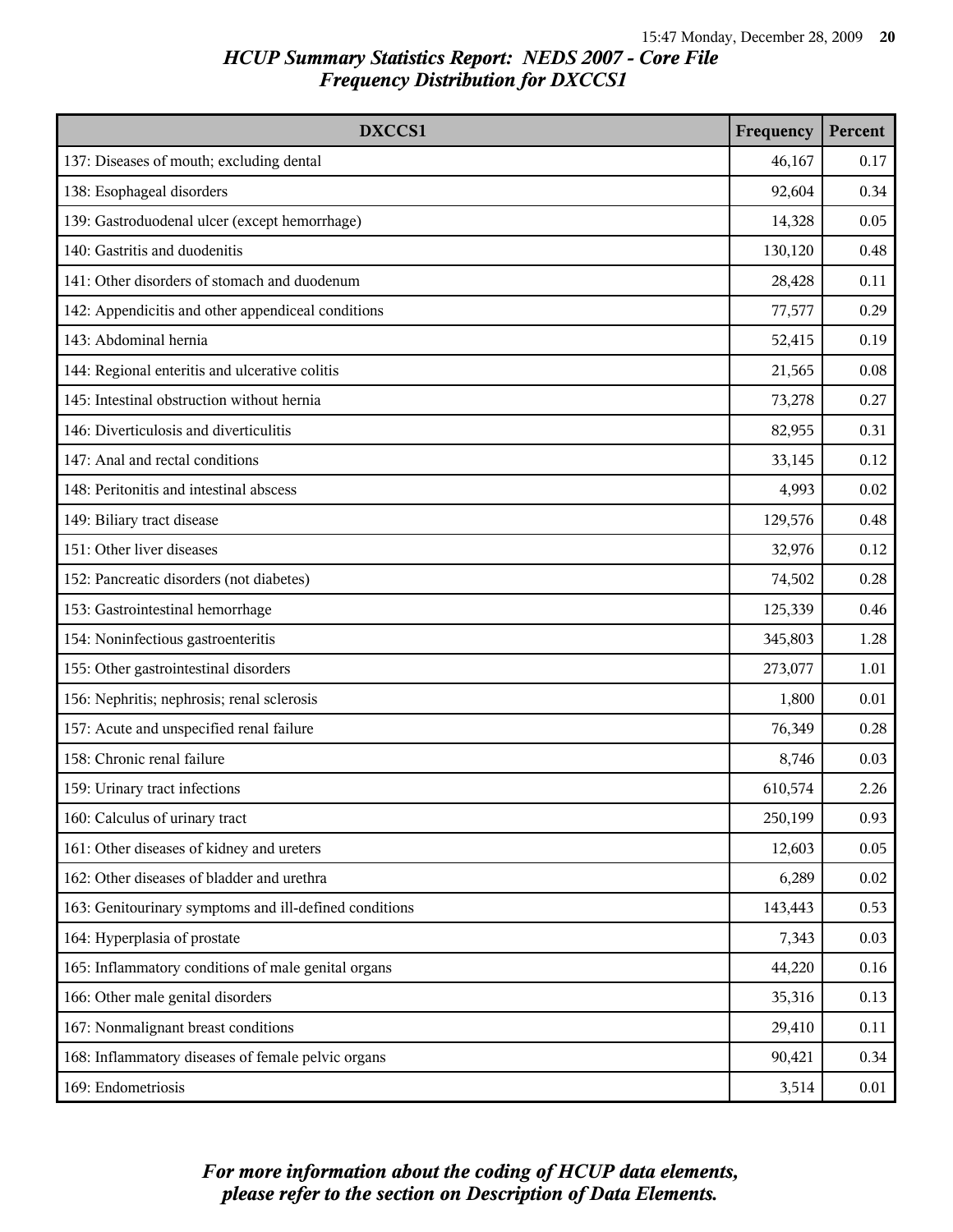| DXCCS1                                                                                                             | Frequency | Percent |
|--------------------------------------------------------------------------------------------------------------------|-----------|---------|
| 170: Prolapse of female genital organs                                                                             | 2,252     | 0.01    |
| 171: Menstrual disorders                                                                                           | 75,738    | 0.28    |
| 172: Ovarian cyst                                                                                                  | 49,522    | 0.18    |
| 173: Menopausal disorders                                                                                          | 2,670     | 0.01    |
| 174: Female infertility                                                                                            | 184       | 0.00    |
| 175: Other female genital disorders                                                                                | 120,454   | 0.45    |
| 176: Contraceptive and procreative management                                                                      | 1,818     | 0.01    |
| 177: Spontaneous abortion                                                                                          | 39,953    | 0.15    |
| 178: Induced abortion                                                                                              | 8,797     | 0.03    |
| 179: Postabortion complications                                                                                    | 2,111     | 0.01    |
| 180: Ectopic pregnancy                                                                                             | 10,208    | 0.04    |
| 181: Other complications of pregnancy                                                                              | 346,279   | 1.28    |
| 182: Hemorrhage during pregnancy; abruptio placenta; placenta previa                                               | 127,904   | 0.47    |
| 183: Hypertension complicating pregnancy; childbirth and the puerperium                                            | 8,323     | 0.03    |
| 184: Early or threatened labor                                                                                     | 27,333    | 0.10    |
| 185: Prolonged pregnancy                                                                                           | 5,760     | 0.02    |
| 186: Diabetes or abnormal glucose tolerance complicating pregnancy; childbirth; or the puerperium                  | 3,560     | 0.01    |
| 187: Malposition; malpresentation                                                                                  | 2,338     | 0.01    |
| 188: Fetopelvic disproportion; obstruction                                                                         | 1,162     | 0.00    |
| 189: Previous C-section                                                                                            | 5,387     | 0.02    |
| 190: Fetal distress and abnormal forces of labor                                                                   | 5,293     | 0.02    |
| 191: Polyhydramnios and other problems of amniotic cavity                                                          | 5,973     | 0.02    |
| 192: Umbilical cord complication                                                                                   | 3,446     | 0.01    |
| 193: OB-related trauma to perineum and vulva                                                                       | 13,143    | 0.05    |
| 194: Forceps delivery                                                                                              | 350       | 0.00    |
| 195: Other complications of birth; puerperium affecting management of mother                                       | 49,316    | 0.18    |
| 196: Normal pregnancy and/or delivery                                                                              | 21,651    | 0.08    |
| 197: Skin and subcutaneous tissue infections                                                                       | 701,968   | 2.60    |
| 198: Other inflammatory condition of skin                                                                          | 33,053    | 0.12    |
| 199: Chronic ulcer of skin                                                                                         | 19,337    | 0.07    |
| 200: Other skin disorders                                                                                          | 181,266   | 0.67    |
| 201: Infective arthritis and osteomyelitis (except that caused by tuberculosis or sexually transmitted<br>disease) | 12,075    | 0.04    |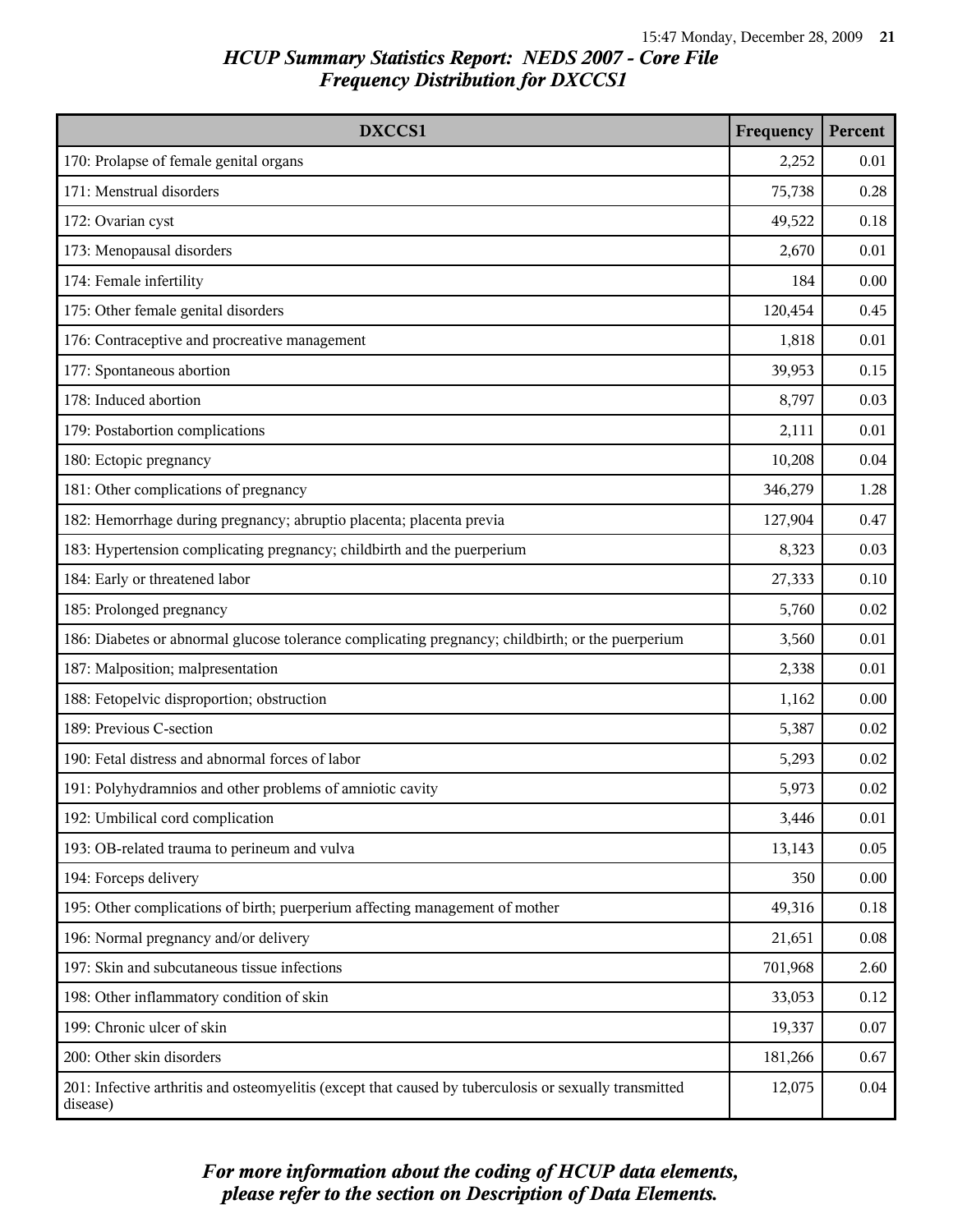| DXCCS1                                                               | Frequency | Percent |
|----------------------------------------------------------------------|-----------|---------|
| 202: Rheumatoid arthritis and related disease                        | 6,855     | 0.03    |
| 203: Osteoarthritis                                                  | 26,152    | 0.10    |
| 204: Other non-traumatic joint disorders                             | 331,356   | 1.23    |
| 205: Spondylosis; intervertebral disc disorders; other back problems | 723,747   | 2.68    |
| 206: Osteoporosis                                                    | 414       | 0.00    |
| 207: Pathological fracture                                           | 12,080    | 0.04    |
| 208: Acquired foot deformities                                       | 1,501     | 0.01    |
| 209: Other acquired deformities                                      | 2,928     | 0.01    |
| 210: Systemic lupus erythematosus and connective tissue disorders    | 5,744     | 0.02    |
| 211: Other connective tissue disease                                 | 431,556   | 1.60    |
| 212: Other bone disease and musculoskeletal deformities              | 42,909    | 0.16    |
| 213: Cardiac and circulatory congenital anomalies                    | 1,661     | 0.01    |
| 214: Digestive congenital anomalies                                  | 3,211     | 0.01    |
| 215: Genitourinary congenital anomalies                              | 2,025     | 0.01    |
| 216: Nervous system congenital anomalies                             | 547       | 0.00    |
| 217: Other congenital anomalies                                      | 3,953     | 0.01    |
| 218: Liveborn                                                        | 3,701     | 0.01    |
| 219: Short gestation; low birth weight; and fetal growth retardation | 164       | 0.00    |
| 220: Intrauterine hypoxia and birth asphyxia                         | 64        | 0.00    |
| 221: Respiratory distress syndrome                                   | 120       | 0.00    |
| 222: Hemolytic jaundice and perinatal jaundice                       | 7,048     | 0.03    |
| 223: Birth trauma                                                    | 260       | 0.00    |
| 224: Other perinatal conditions                                      | 36,315    | 0.13    |
| 225: Joint disorders and dislocations; trauma-related                | 115,103   | 0.43    |
| 226: Fracture of neck of femur (hip)                                 | 66,581    | 0.25    |
| 227: Spinal cord injury                                              | 3,274     | 0.01    |
| 228: Skull and face fractures                                        | 65,617    | 0.24    |
| 229: Fracture of upper limb                                          | 431,334   | 1.60    |
| 230: Fracture of lower limb                                          | 241,943   | 0.90    |
| 231: Other fractures                                                 | 109,838   | 0.41    |
| 232: Sprains and strains                                             | 1,372,232 | 5.09    |
| 233: Intracranial injury                                             | 127,939   | 0.47    |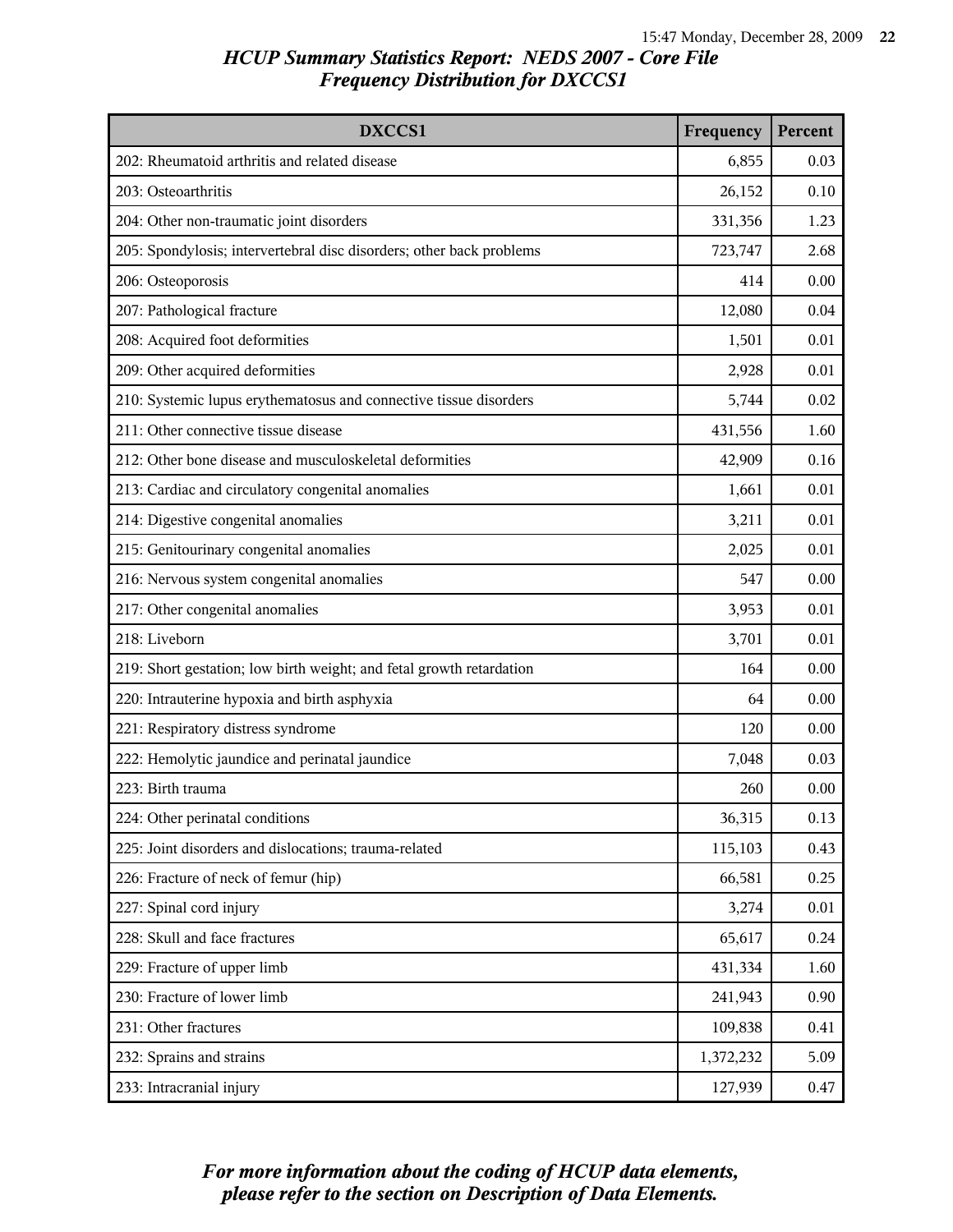| DXCCS1                                                                                     | Frequency | Percent  |
|--------------------------------------------------------------------------------------------|-----------|----------|
| 234: Crushing injury or internal injury                                                    | 49,578    | 0.18     |
| 235: Open wounds of head; neck; and trunk                                                  | 583,582   | 2.16     |
| 236: Open wounds of extremities                                                            | 771,696   | 2.86     |
| 237: Complication of device; implant or graft                                              | 103,274   | 0.38     |
| 238: Complications of surgical procedures or medical care                                  | 137,652   | 0.51     |
| 239: Superficial injury; contusion                                                         | 1,343,288 | 4.98     |
| 240: Burns                                                                                 | 95,470    | 0.35     |
| 241: Poisoning by psychotropic agents                                                      | 37,926    | 0.14     |
| 242: Poisoning by other medications and drugs                                              | 89,089    | 0.33     |
| 243: Poisoning by nonmedicinal substances                                                  | 74,585    | 0.28     |
| 244: Other injuries and conditions due to external causes                                  | 585,720   | 2.17     |
| 245: Syncope                                                                               | 222,264   | 0.82     |
| 246: Fever of unknown origin                                                               | 321,407   | 1.19     |
| 247: Lymphadenitis                                                                         | 32,067    | 0.12     |
| 248: Gangrene                                                                              | 3,209     | 0.01     |
| 249: Shock                                                                                 | 759       | 0.00     |
| 250: Nausea and vomiting                                                                   | 338,445   | 1.25     |
| 251: Abdominal pain                                                                        | 1,024,022 | 3.80     |
| 252: Malaise and fatigue                                                                   | 85,282    | 0.32     |
| 253: Allergic reactions                                                                    | 343,061   | 1.27     |
| 254: Rehabilitation care; fitting of prostheses; and adjustment of devices                 | 2,641     | 0.01     |
| 255: Administrative/social admission                                                       | 79,453    | 0.29     |
| 256: Medical examination/evaluation                                                        | 56,307    | 0.21     |
| 257: Other aftercare                                                                       | 269,274   | 1.00     |
| 258: Other screening for suspected conditions (not mental disorders or infectious disease) | 59,943    | 0.22     |
| 259: Residual codes; unclassified                                                          | 206,721   | 0.77     |
| 650: Adjustment disorders                                                                  | 22,458    | $0.08\,$ |
| 651: Anxiety disorders                                                                     | 168,685   | 0.63     |
| 652: Attention-deficit, conduct, and disruptive behavior disorders                         | 19,354    | 0.07     |
| 653: Delirium, dementia, and amnestic and other cognitive disorders                        | 38,863    | 0.14     |
| 654: Developmental disorders                                                               | 6,519     | 0.02     |
| 655: Disorders usually diagnosed in infancy, childhood, or adolescence                     | 2,564     | 0.01     |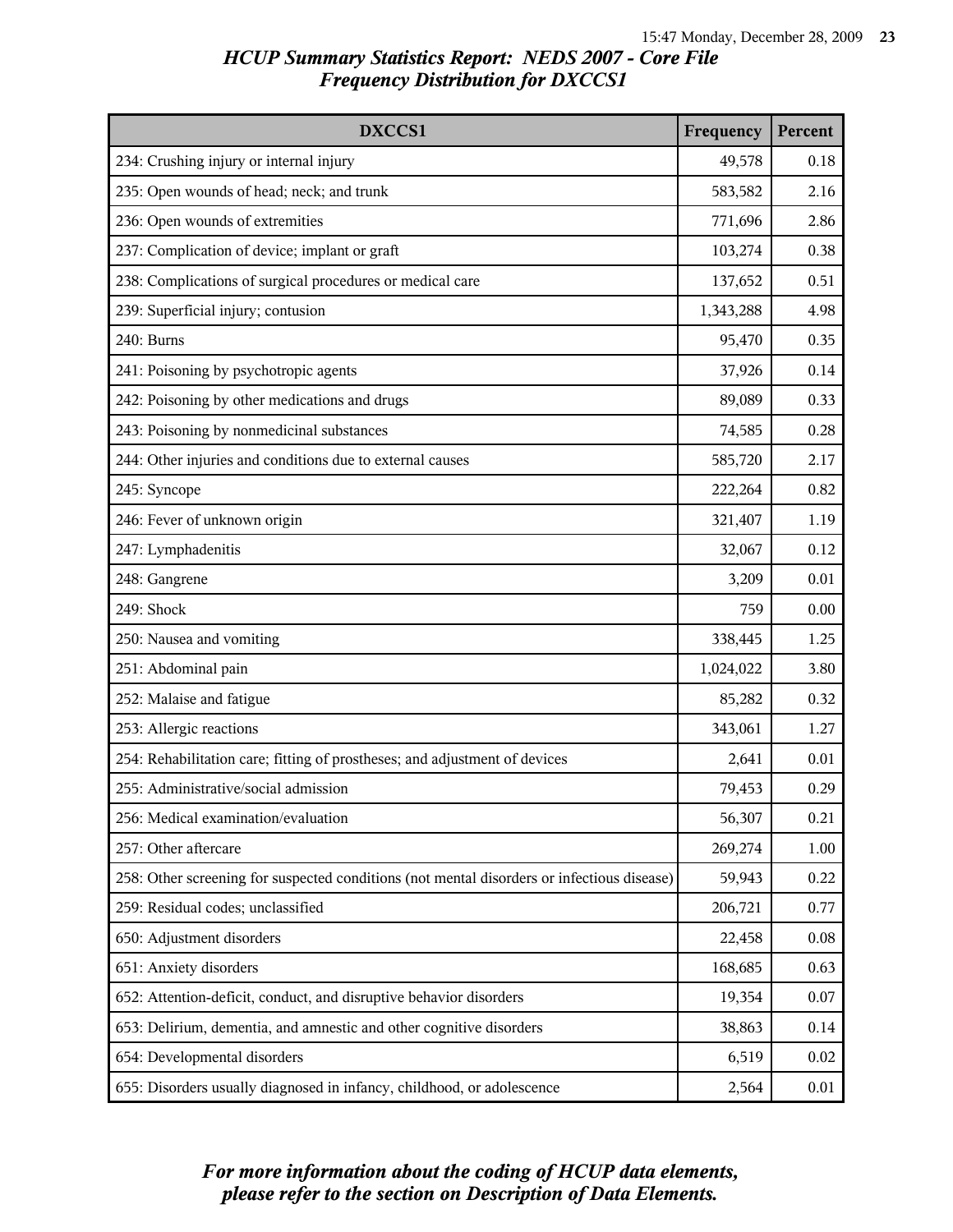| <b>DXCCS1</b>                                                         | Frequency | Percent |
|-----------------------------------------------------------------------|-----------|---------|
| 656: Impulse control disorders, NEC                                   | 3,917     | 0.01    |
| 657: Mood disorders                                                   | 264,816   | 0.98    |
| 658: Personality disorders                                            | 3,313     | 0.01    |
| 659: Schizophrenia and other psychotic disorders                      | 126,630   | 0.47    |
| 660: Alcohol-related disorders                                        | 200,643   | 0.74    |
| 661: Substance-related disorders                                      | 108,254   | 0.40    |
| 662: Suicide and intentional self-inflicted injury                    | 9,128     | 0.03    |
| 663: Screening and history of mental health and substance abuse codes | 24,761    | 0.09    |
| 670: Miscellaneous disorders                                          | 33,251    | 0.12    |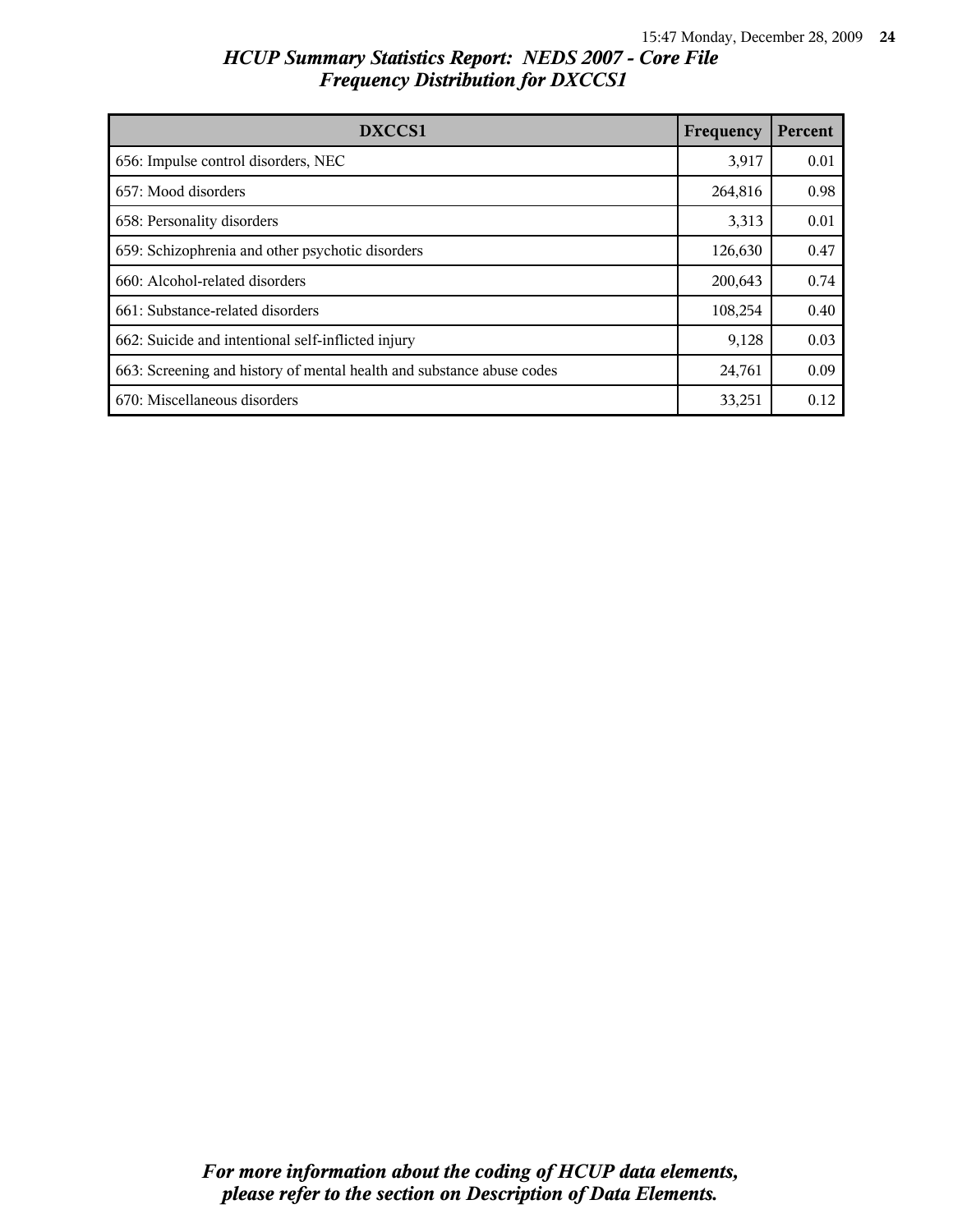| <b>ECODE1</b>     | Frequency  | Percent |
|-------------------|------------|---------|
| l Blank           | 20,005,910 | 74.17   |
| Valid DX          | 6,965,623  | 25.83   |
| Invalid DX (invl) | 127        | 0.00    |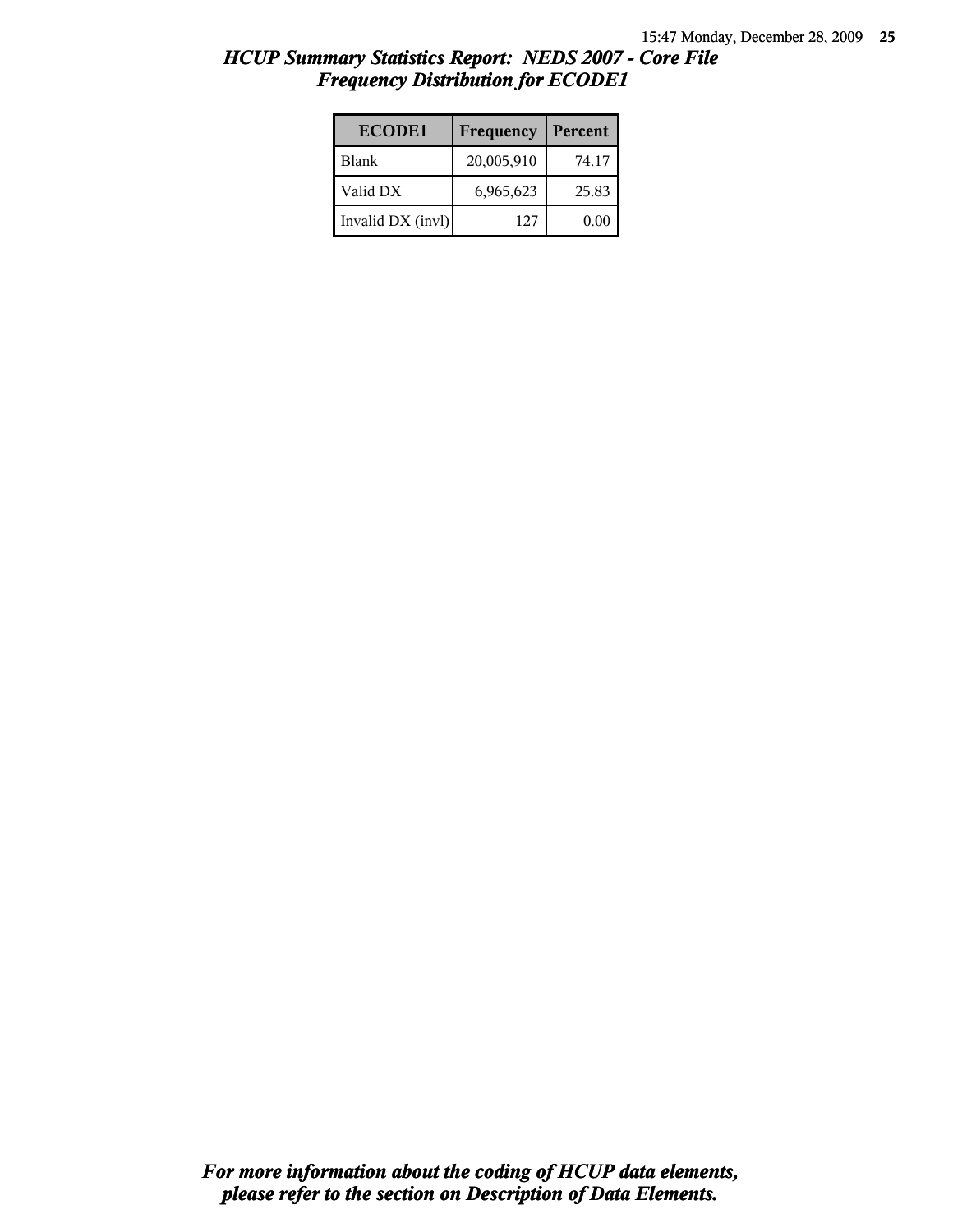| <b>EDEVENT</b>                                                                           | Frequency  | Percent |
|------------------------------------------------------------------------------------------|------------|---------|
| 1: ED visit in which the patient is treated and released                                 | 21,859,462 | 81.05   |
| 2: ED visit in which the patient is admitted to this same hospital                       | 4,216,742  | 15.63   |
| 3: ED visit in which the patient is transferred to another short-term hospital           | 296,946    | 1.10    |
| 9: ED visit in which the patient died in the ED                                          | 42,341     | 0.16    |
| 98: ED visit in which patient is not admitted to this same hospital, destination unknown | 554,617    | 2.06    |
| 99: ED visit in which the patient is discharged alive, destination unknown               | 1,552      | 0.01    |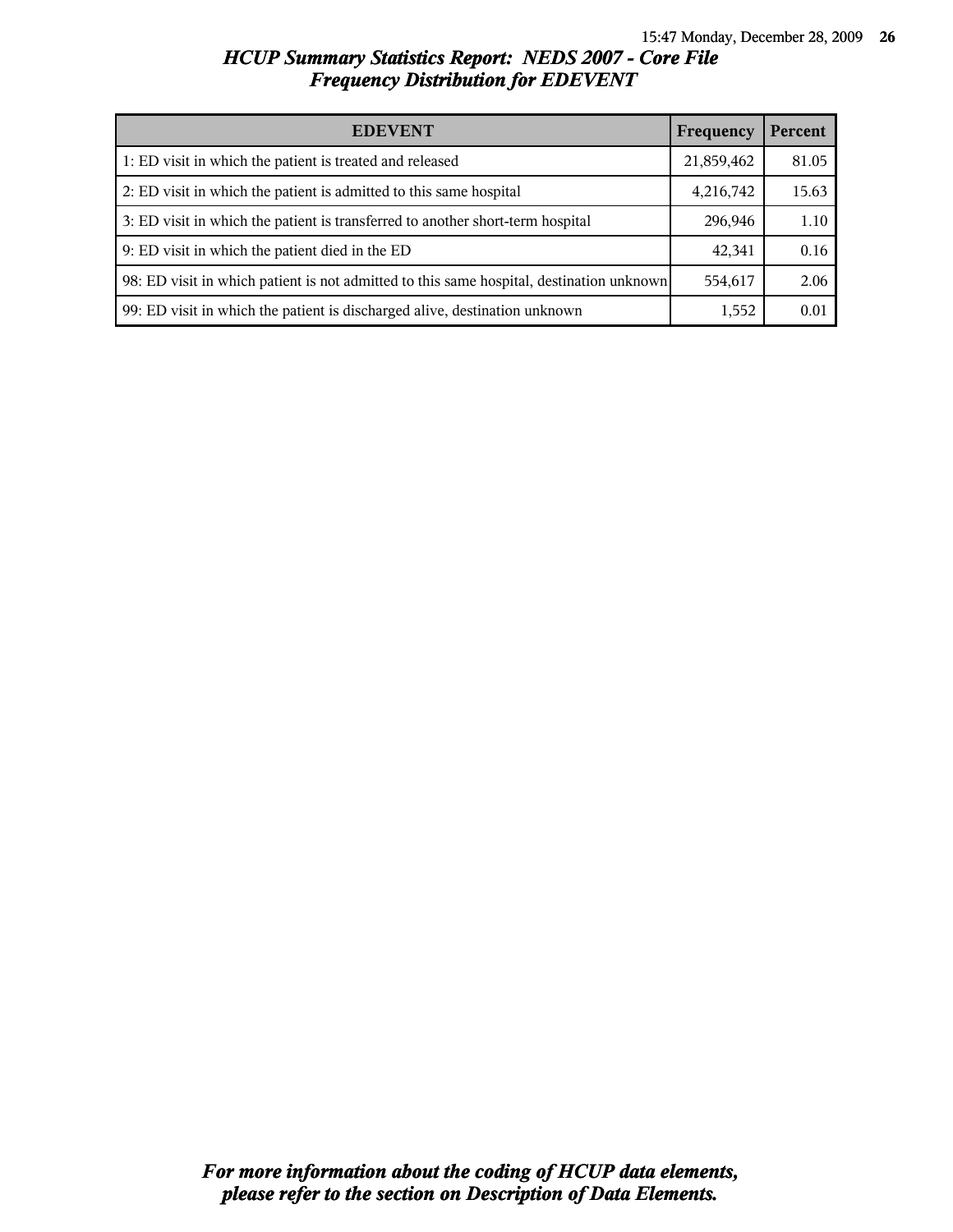| HCUP Summary Statistics Report: NEDS 2007 - Core File |  |
|-------------------------------------------------------|--|
| <b>Frequency Distribution for E CCS1</b>              |  |

| E CCS1                                             | Frequency  | Percent |
|----------------------------------------------------|------------|---------|
| $\therefore$ Missing                               | 20,005,910 | 74.17   |
| A: Invalid diagnosis                               | 127        | 0.00    |
| 662: Suicide and intentional self-inflicted injury | 95,020     | 0.35    |
| 2601: E Codes: Cut/pierceb                         | 513,930    | 1.91    |
| 2602: E Codes: Drowning/submersion                 | 3,780      | 0.01    |
| 2603: E Codes: Fall                                | 1,802,225  | 6.68    |
| 2604: E Codes: Fire/burn                           | 93,995     | 0.35    |
| 2605: E Codes: Firearm                             | 17,253     | 0.06    |
| 2606: E Codes: Machinery                           | 34,502     | 0.13    |
| 2607: E Codes: Motor vehicle traffic (MVT)         | 745,865    | 2.77    |
| 2608: E Codes: Pedal cyclist; not MVT              | 75,351     | 0.28    |
| 2609: E Codes: Pedestrian; not MVT                 | 5,408      | 0.02    |
| 2610: E Codes: Transport; not MVT                  | 86,730     | 0.32    |
| 2611: E Codes: Natural/environment                 | 274,849    | 1.02    |
| 2612: E Codes: Overexertion                        | 598,016    | 2.22    |
| 2613: E Codes: Poisoning                           | 125,940    | 0.47    |
| 2614: E Codes: Struck by; against                  | 933,537    | 3.46    |
| 2615: E Codes: Suffocation                         | 10,045     | 0.04    |
| 2616: E Codes: Adverse effects of medical care     | 197,051    | 0.73    |
| 2617: E Codes: Adverse effects of medical drugs    | 335,415    | 1.24    |
| 2618: E Codes: Other specified and classifiable    | 313,520    | 1.16    |
| 2619: E Codes: Other specified; NEC                | 146,034    | 0.54    |
| 2620: E Codes: Unspecified                         | 446,015    | 1.65    |
| 2621: E Codes: Place of occurrence                 | 111,142    | 0.41    |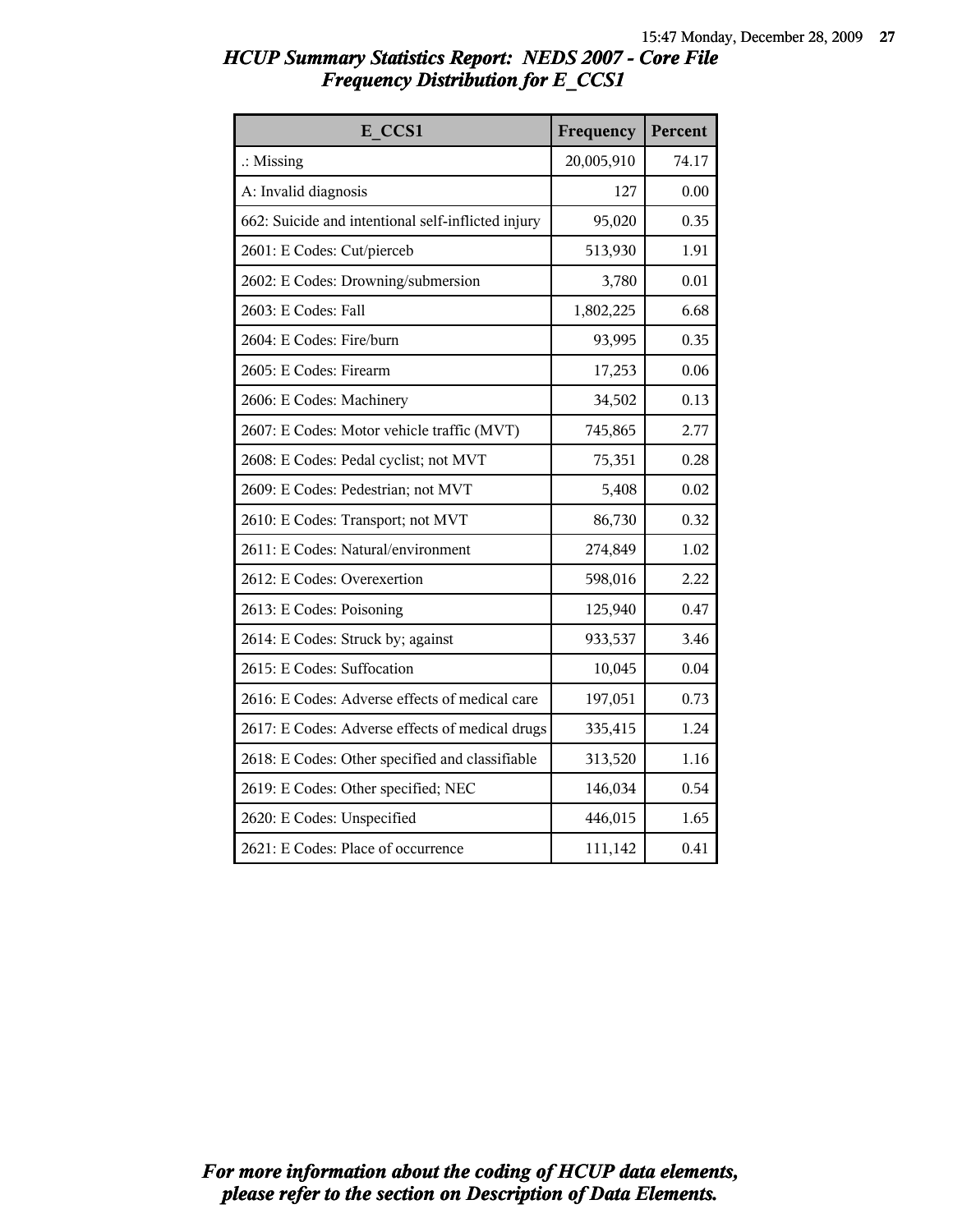| <b>FEMALE</b>        | Frequency  | Percent |
|----------------------|------------|---------|
| $\therefore$ Missing | 1,658      | 0.01    |
| .A: Invalid          | 73         | 0.00    |
| .C: Inconsistent     | 5,031      | 0.02    |
| 0: Male              | 12,284,749 | 45.55   |
| 1: Female            | 14,680,149 | 54.43   |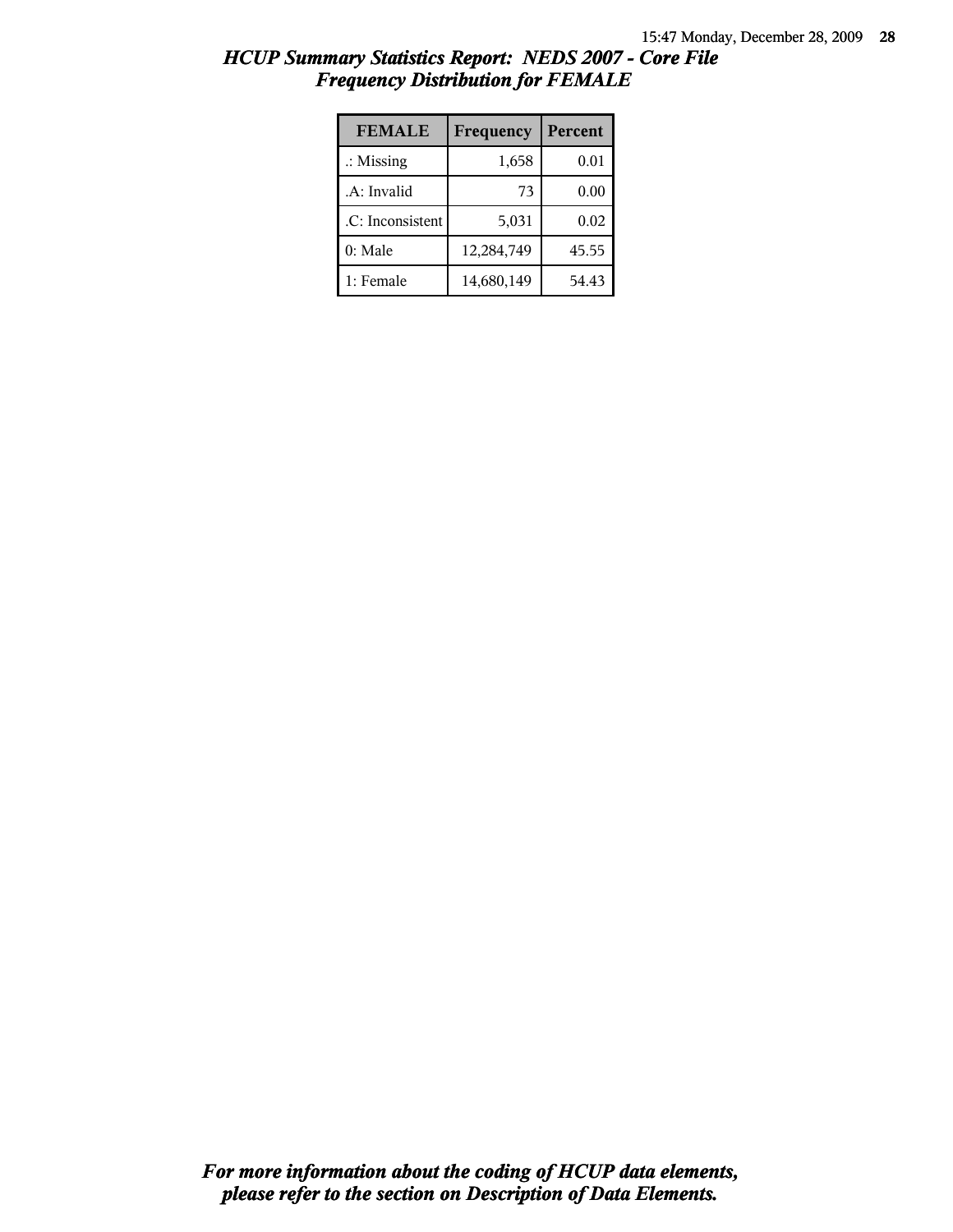| <b>HCUPFILE</b>   Frequency |            | Percent |
|-----------------------------|------------|---------|
| <b>SEDD</b>                 | 22,754,918 | 84.37   |
| <b>SID</b>                  | 4,216,742  | 15.63   |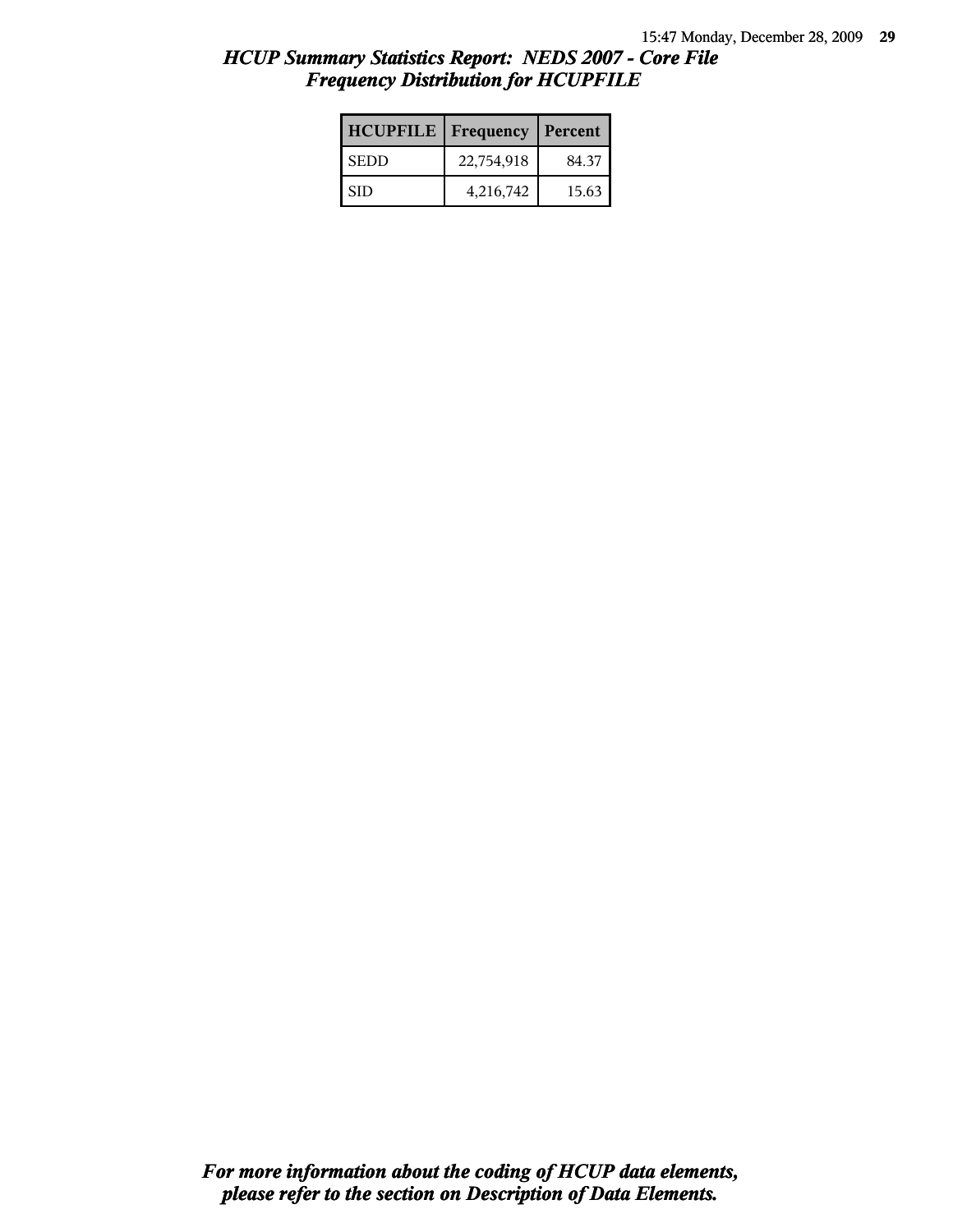| <b>HOSP REGION</b> | Frequency  | Percent |
|--------------------|------------|---------|
| 1: Northeast       | 4,980,715  | 18.47   |
| 2: Midwest         | 5,889,474  | 21.84   |
| 3: South           | 11,370,095 | 42.16   |
| 4: West            | 4,731,376  | 17.54   |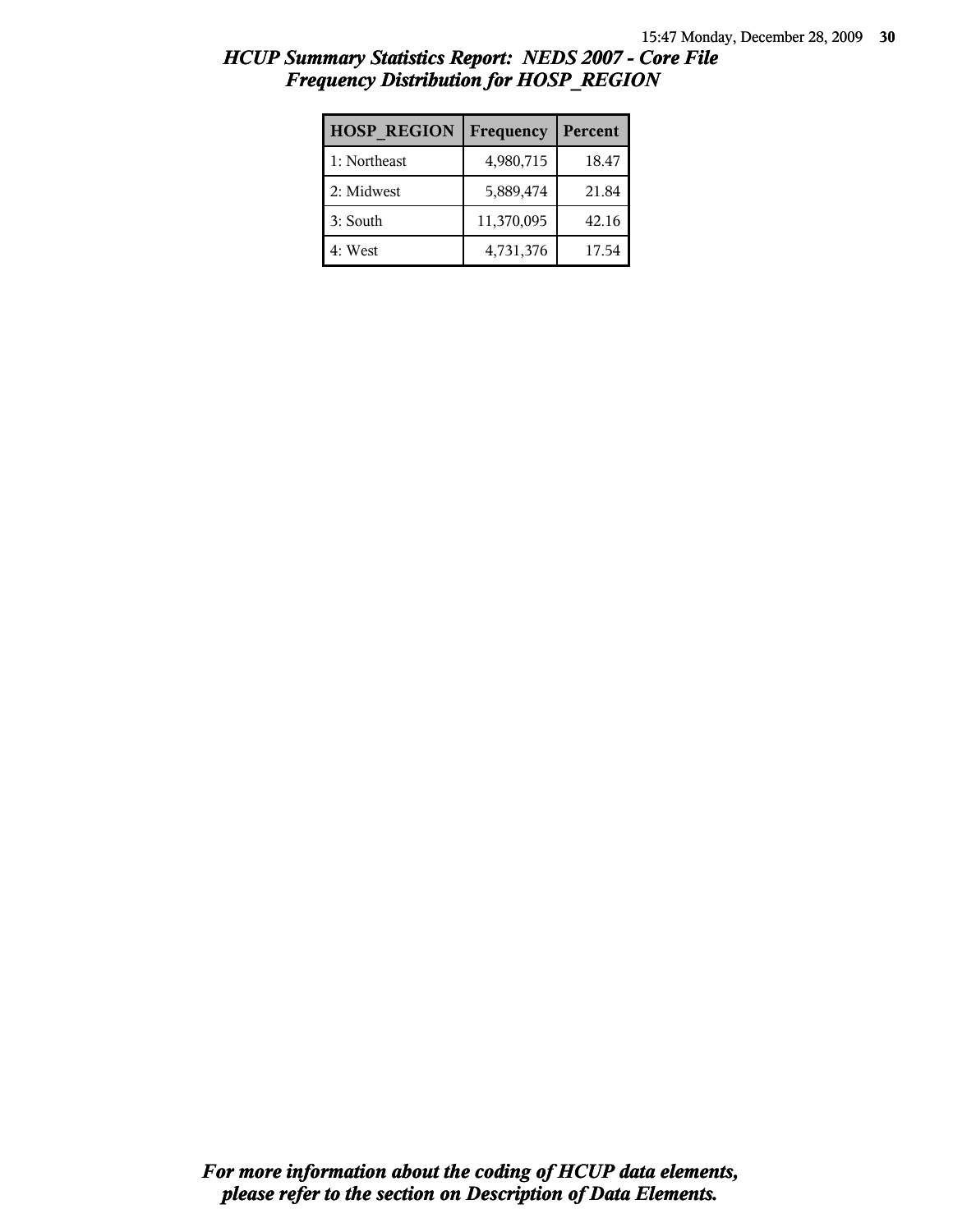| <b>INTENT SELF HARM   Frequency</b> |            | Percent |
|-------------------------------------|------------|---------|
| 10: No                              | 26,766,484 | 99.24   |
| 1 1: Yes                            | 205,176    | 0.76    |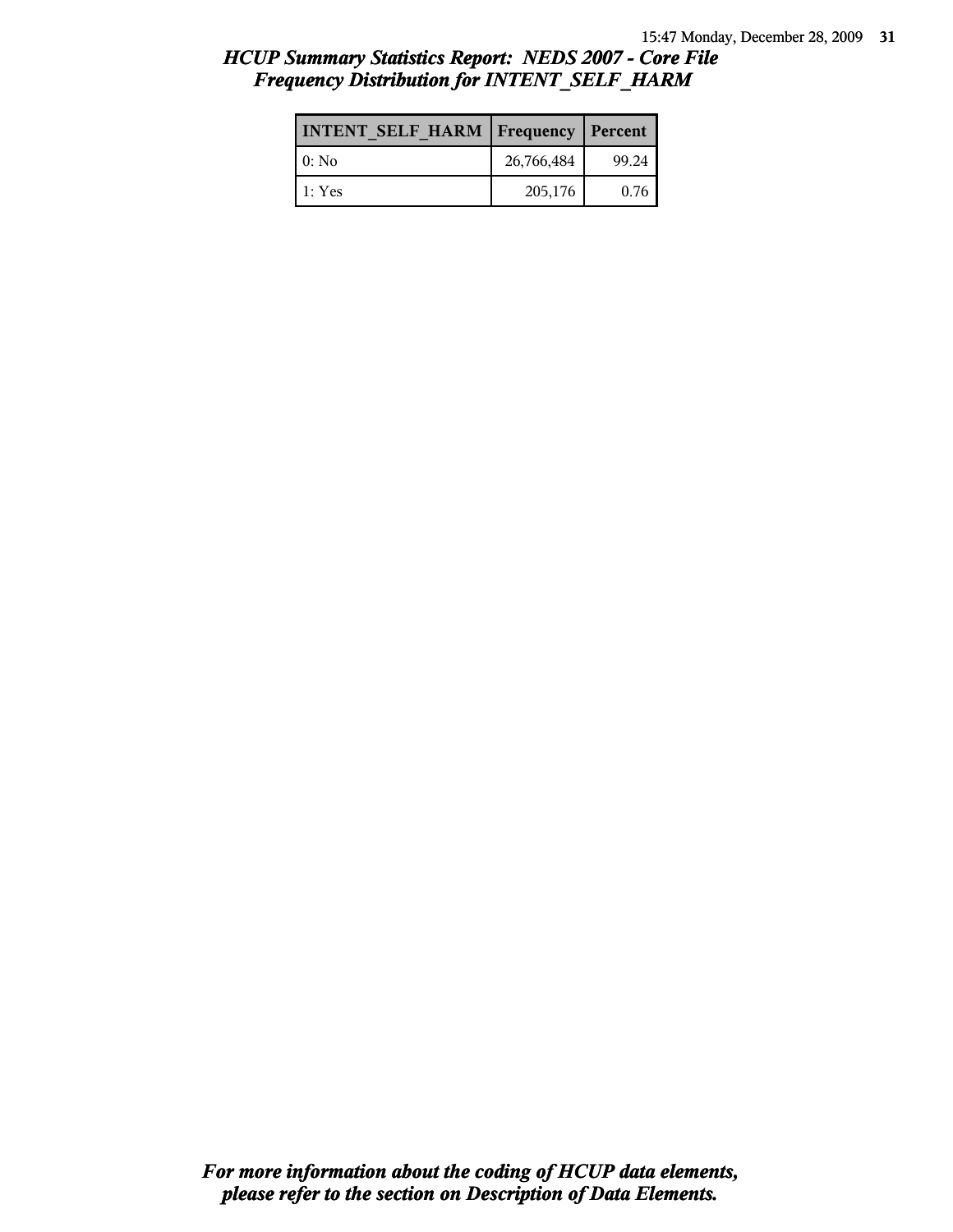| <b>NDX</b>    | Frequency | Percent |
|---------------|-----------|---------|
| $\theta$      | 6,208     | 0.02    |
| 1             | 9,486,163 | 35.17   |
| 2             | 6,380,950 | 23.66   |
| 3             | 3,496,085 | 12.96   |
| 4             | 2,024,788 | 7.51    |
| 5             | 1,287,478 | 4.77    |
| 6             | 890,363   | 3.30    |
| 7             | 641,961   | 2.38    |
| 8             | 523,424   | 1.94    |
| 9             | 766,428   | 2.84    |
| 10            | 312,350   | 1.16    |
| 11            | 203,081   | 0.75    |
| 12            | 172,393   | 0.64    |
| 13            | 150,305   | 0.56    |
| 14            | 132,319   | 0.49    |
| 15            | 266,988   | 0.99    |
| 16 or greater | 230,376   | 0.85    |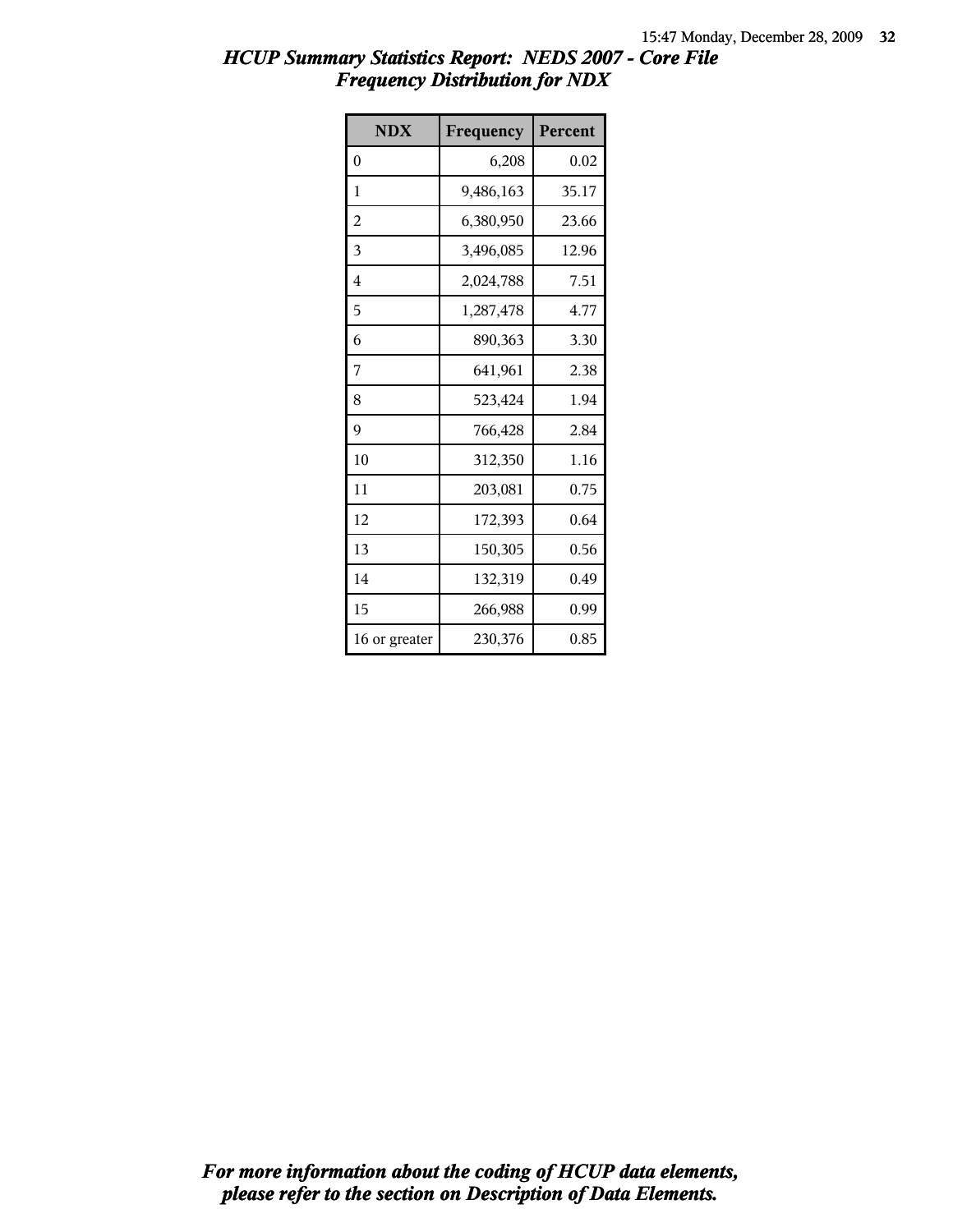| <b>NECODE</b>  | Frequency  | Percent |
|----------------|------------|---------|
| $\theta$       | 20,005,910 | 74.17   |
| 1              | 3,456,454  | 12.82   |
| $\overline{2}$ | 3,026,903  | 11.22   |
| 3              | 282,870    | 1.05    |
| 4              | 193,264    | 0.72    |
| 5              | 2,508      | 0.01    |
| 6              | 3,560      | 0.01    |
| 7              | 45         | 0.00    |
| 8              | 109        | 0.00    |
| or greater     | 37         | 0.00    |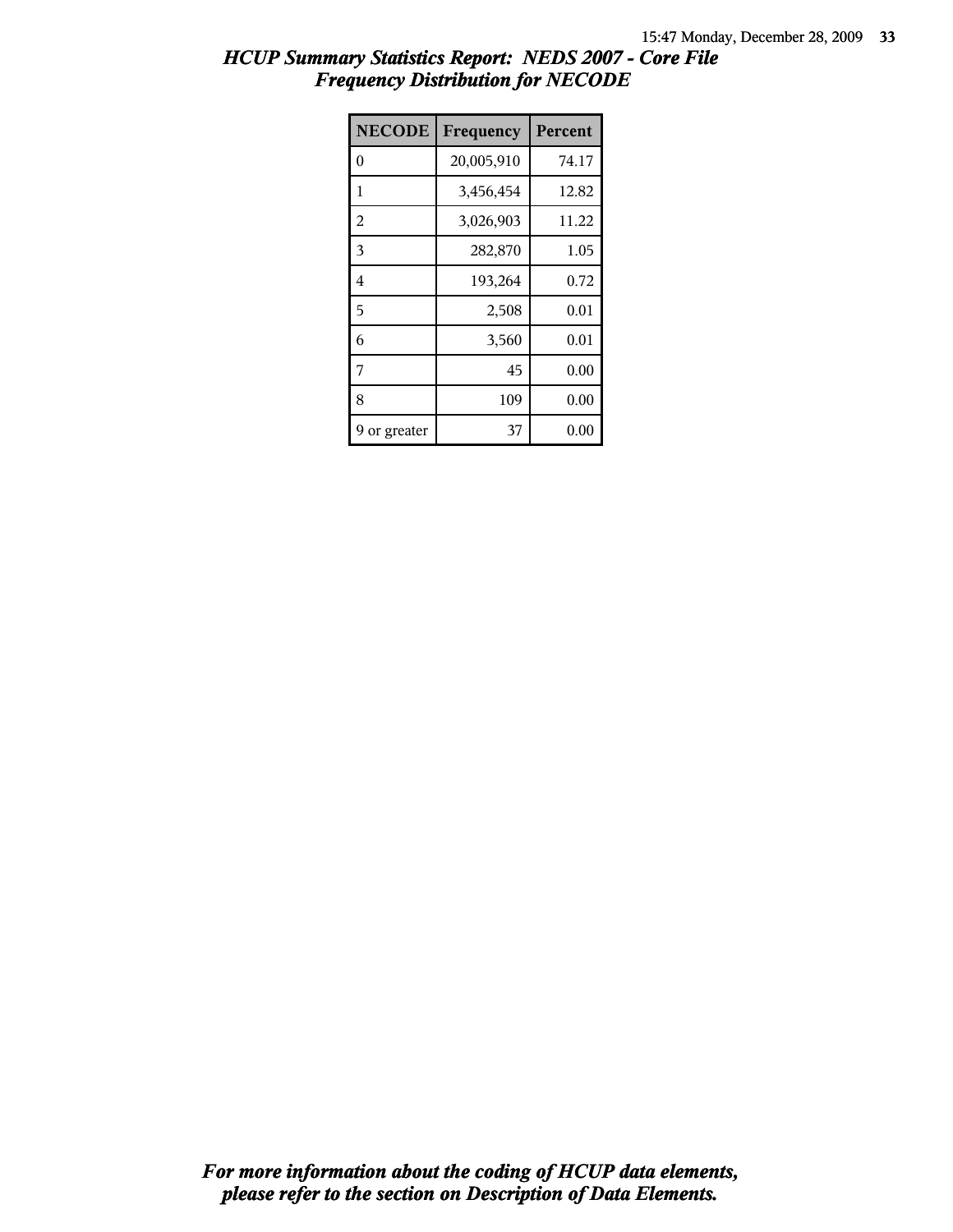| PAY1                 | Frequency | <b>Percent</b> |
|----------------------|-----------|----------------|
| $\therefore$ Missing | 82,657    | 0.31           |
| .A: Invalid          | 70,221    | 0.26           |
| 1: Medicare          | 5,263,112 | 19.51          |
| 2: Medicaid          | 5,914,577 | 21.93          |
| 3: Private insurance | 9,217,874 | 34.18          |
| 4: Self-pay          | 4,887,534 | 18.12          |
| 5: No charge         | 238,684   | 0.88           |
| 6: Other             | 1,297,001 | 4.81           |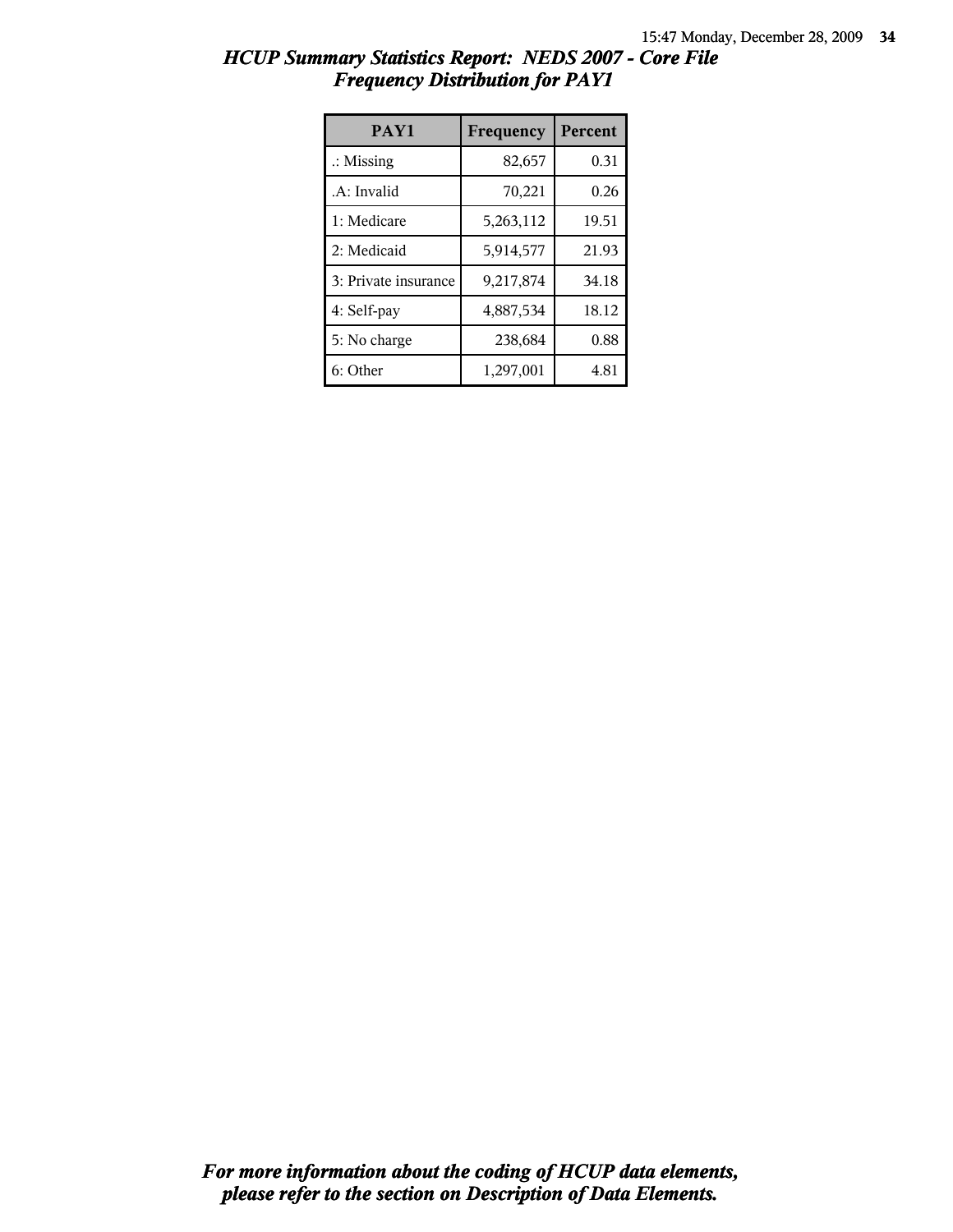| PAY <sub>2</sub>     | Frequency  | <b>Percent</b> |
|----------------------|------------|----------------|
| $\therefore$ Missing | 20,792,939 | 77.09          |
| .A: Invalid          | 336,564    | 1.25           |
| 1: Medicare          | 464,153    | 1.72           |
| 2: Medicaid          | 1,433,022  | 5.31           |
| 3: Private insurance | 1,851,496  | 6.86           |
| 4: Self-pay          | 1,622,882  | 6.02           |
| 5: No charge         | 70,487     | 0.26           |
| 6: Other             | 400,117    | 1.48           |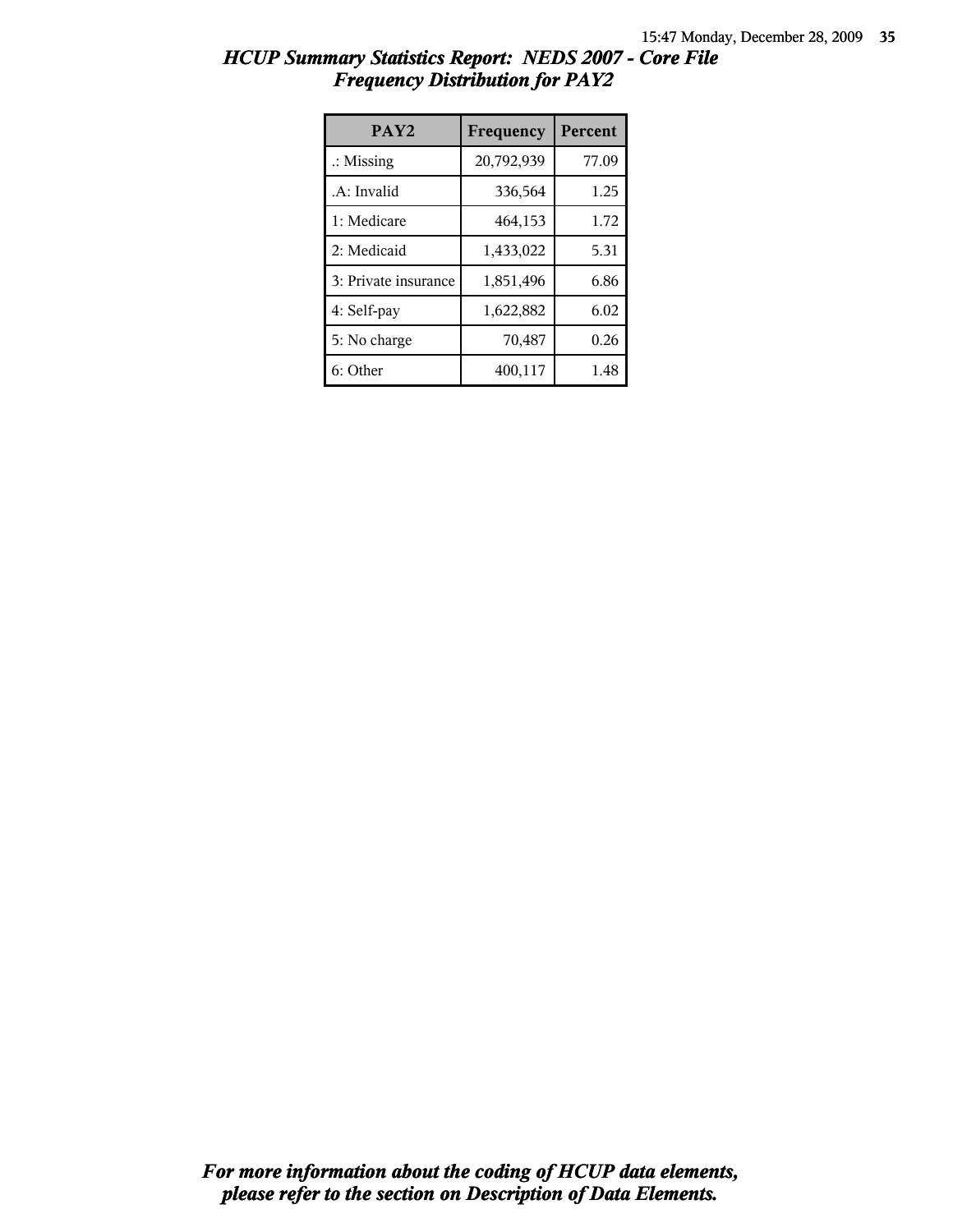| PL NCHS2006            | Frequency | Percent |
|------------------------|-----------|---------|
| $\therefore$ Missing   | 172,564   | 0.64    |
| 1: Large Central Metro | 7,008,280 | 25.98   |
| 2: Large Fringe Metro  | 5,991,551 | 22.21   |
| 3: Medium Metro        | 6,088,636 | 22.57   |
| 4: Small Metro         | 2,458,880 | 9.12    |
| 5: Micropolitan        | 3,184,059 | 11.81   |
| 6: Noncore             | 2,067,690 | 7.67    |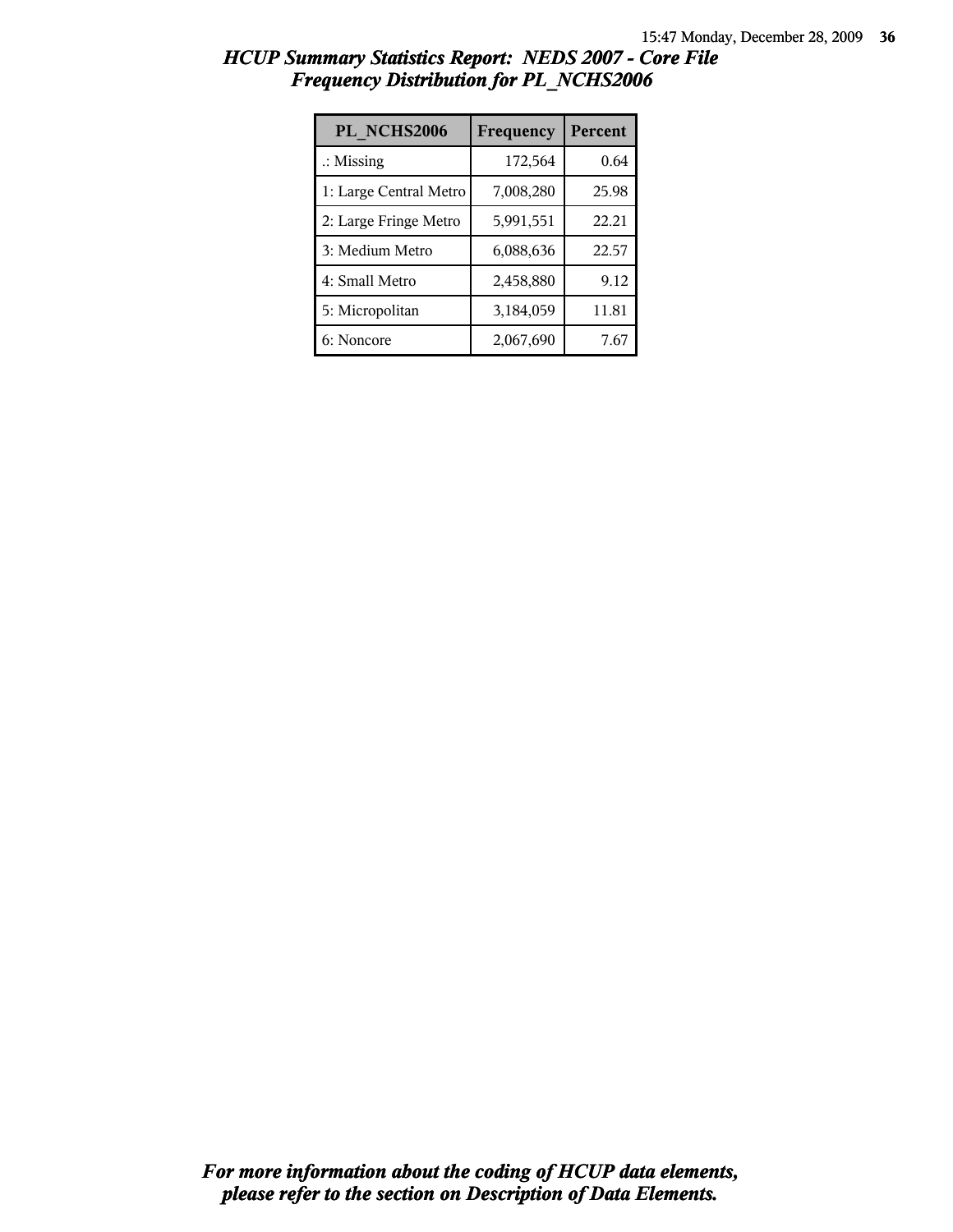| HCUP Summary Statistics Report: NEDS 2007 - Core File |  |
|-------------------------------------------------------|--|
| <b>Frequency Distribution for TOTCHG_ED</b>           |  |

| <b>TOTCHG ED</b>     | Frequency  | <b>Percent</b> |
|----------------------|------------|----------------|
| $\therefore$ Missing | 4,649,947  | 17.24          |
| .A: Invalid          | 334        | 0.00           |
| .C: Inconsistent     | 373,007    | 1.38           |
| \$100-\$1,000        | 12,804,581 | 47.47          |
| \$1,001-\$5,000      | 8,081,842  | 29.96          |
| \$5,001-\$10,000     | 828,472    | 3.07           |
| \$10,001-\$50,000    | 232,474    | 0.86           |
| \$50,001-\$75,000    | 1,003      | 0.00           |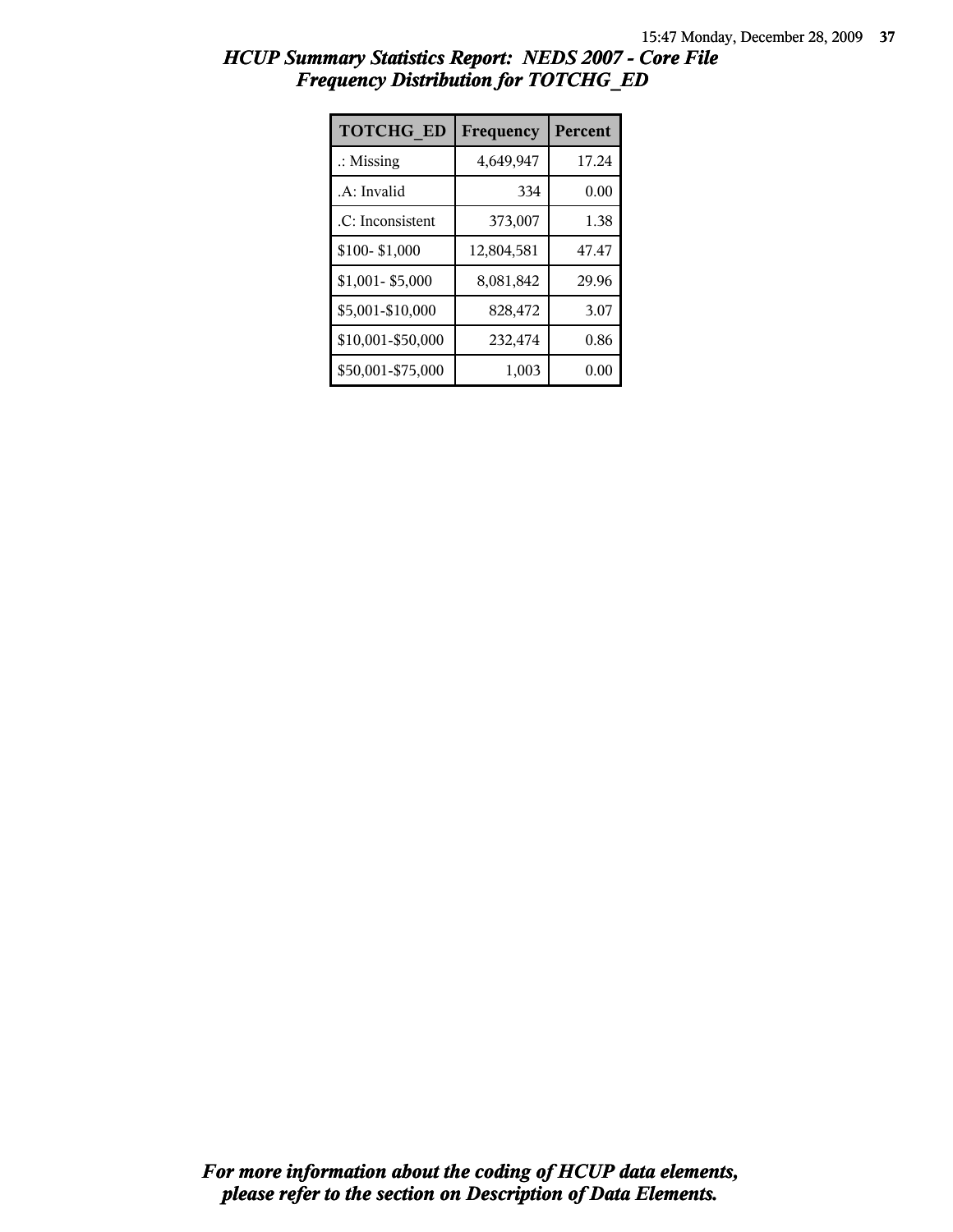|      | <b>YEAR</b> Frequency | <b>Percent</b> |
|------|-----------------------|----------------|
| 2007 | 26,971,660            | 100.00         |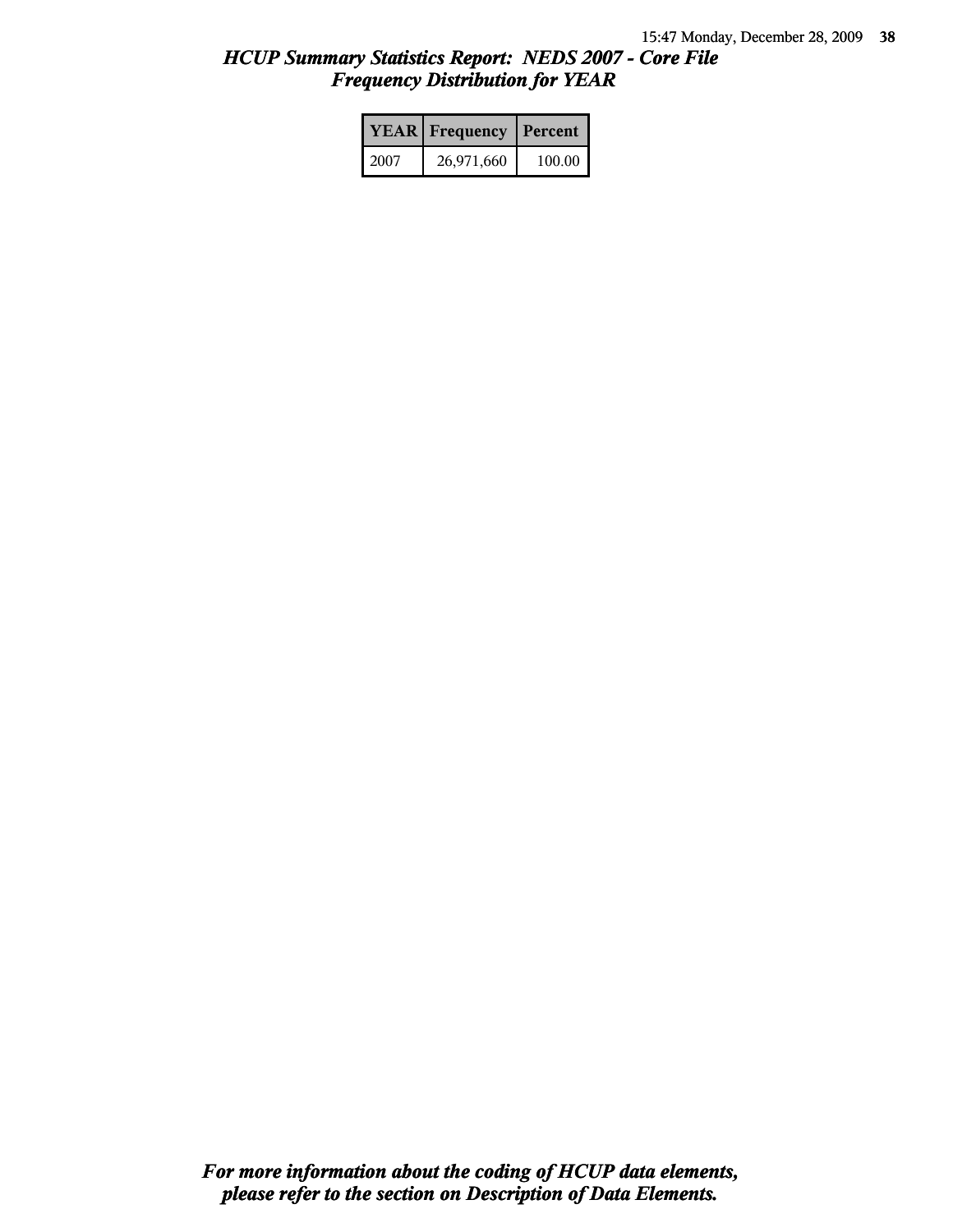| ZIPINC_QRTL          | Frequency | Percent |
|----------------------|-----------|---------|
| $\therefore$ Missing | 674,935   | 2.50    |
| .A: Invalid          | 4,460     | 0.02    |
| 1: First quartile    | 8,966,175 | 33.24   |
| 2: Second quartile   | 7,187,657 | 26.65   |
| 3: Third quartile    | 5,892,697 | 21.85   |
| 4: Fourth quartile   | 4,245,736 | 15.74   |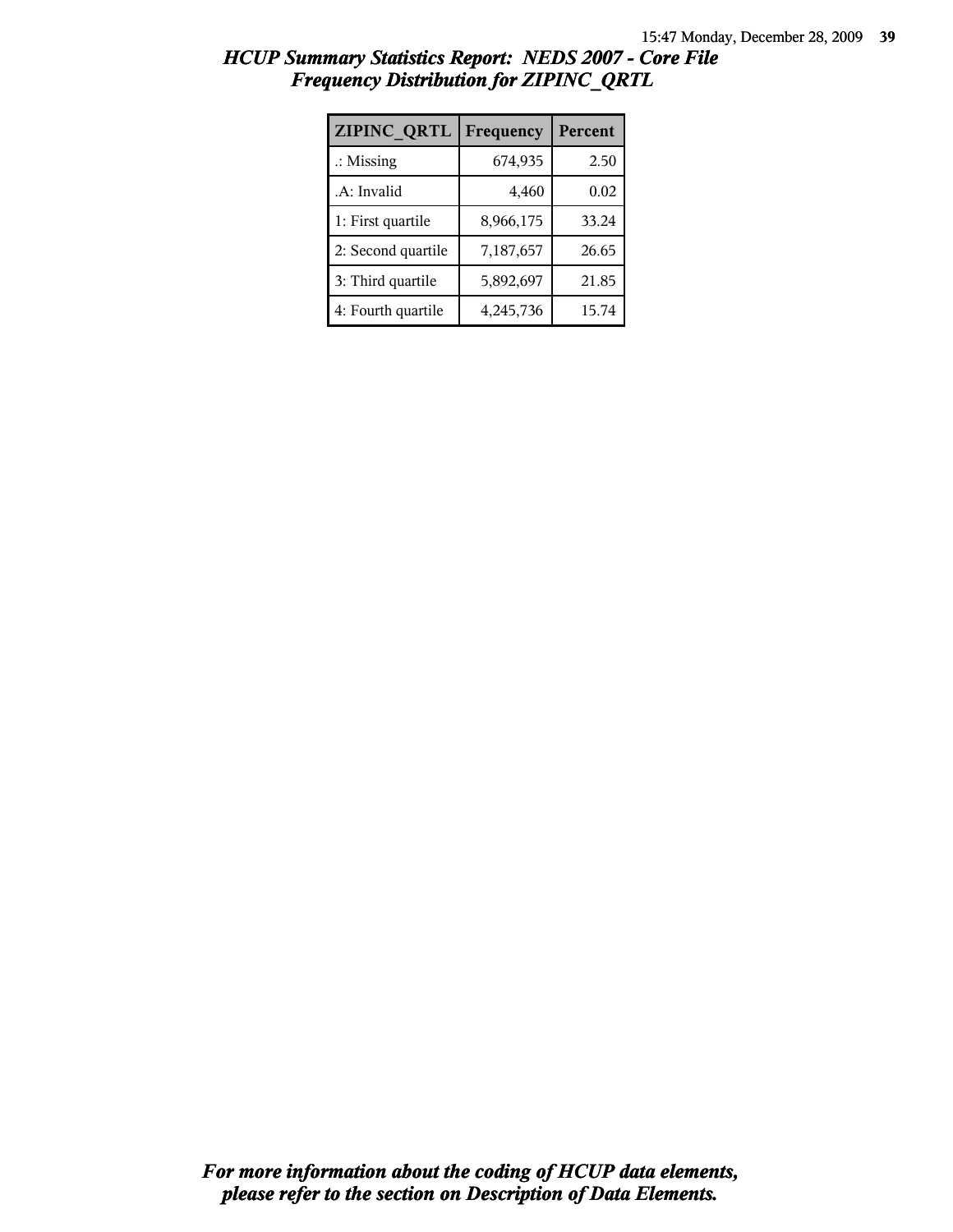| <b>Moments</b>         |            |                         |            |
|------------------------|------------|-------------------------|------------|
| N                      | 26971660   | <b>Sum Weights</b>      | 26971660   |
| Mean                   | 4.53556581 | <b>Sum Observations</b> | 122331739  |
| <b>Std Deviation</b>   | 1.36213421 | <b>Variance</b>         | 1.8554096  |
| <b>Skewness</b>        | 5.4799084  | <b>Kurtosis</b>         | 73.8006816 |
| <b>Uncorrected SS</b>  | 604887128  | <b>Corrected SS</b>     | 50043475   |
| <b>Coeff Variation</b> | 30.0322885 | <b>Std Error Mean</b>   | 0.00026228 |

### *Variable: DISCWT (Weight to ED Visits in AHA universe)*

| <b>Basic Statistical Measures</b> |          |                                 |          |  |
|-----------------------------------|----------|---------------------------------|----------|--|
| Location<br><b>Variability</b>    |          |                                 |          |  |
| Mean                              | 4.535566 | <b>Std Deviation</b><br>1.36213 |          |  |
| <b>Median</b>                     | 4.500318 | Variance                        | 1.85541  |  |
| Mode                              | 3.990389 | Range                           | 26.49940 |  |
|                                   |          | <b>Interquartile Range</b>      | 1.40713  |  |

| Tests for Location: Mu0=0 |                             |          |                |         |
|---------------------------|-----------------------------|----------|----------------|---------|
| <b>Test</b>               | <b>Statistic</b><br>p Value |          |                |         |
| Student's t               | 17292.8                     |          | Pr >  t        | < 0.001 |
| <b>Sign</b>               | M                           | 13485830 | $Pr \ge =  M $ | < 0.001 |
| Signed Rank               |                             | 1.819E14 | $Pr \geq  S $  | < 0001  |

| <b>Quantiles (Definition 5)</b> |                 |  |
|---------------------------------|-----------------|--|
| Quantile                        | <b>Estimate</b> |  |
| $100\%$ Max                     | 27.52544        |  |
| 99%                             | 8.31563         |  |
| 95%                             | 6.34021         |  |
| 90%                             | 5.58636         |  |
| 75% Q3                          | 5.11979         |  |
| 50% Median                      | 4.50032         |  |
| 25% Q1                          | 3.71266         |  |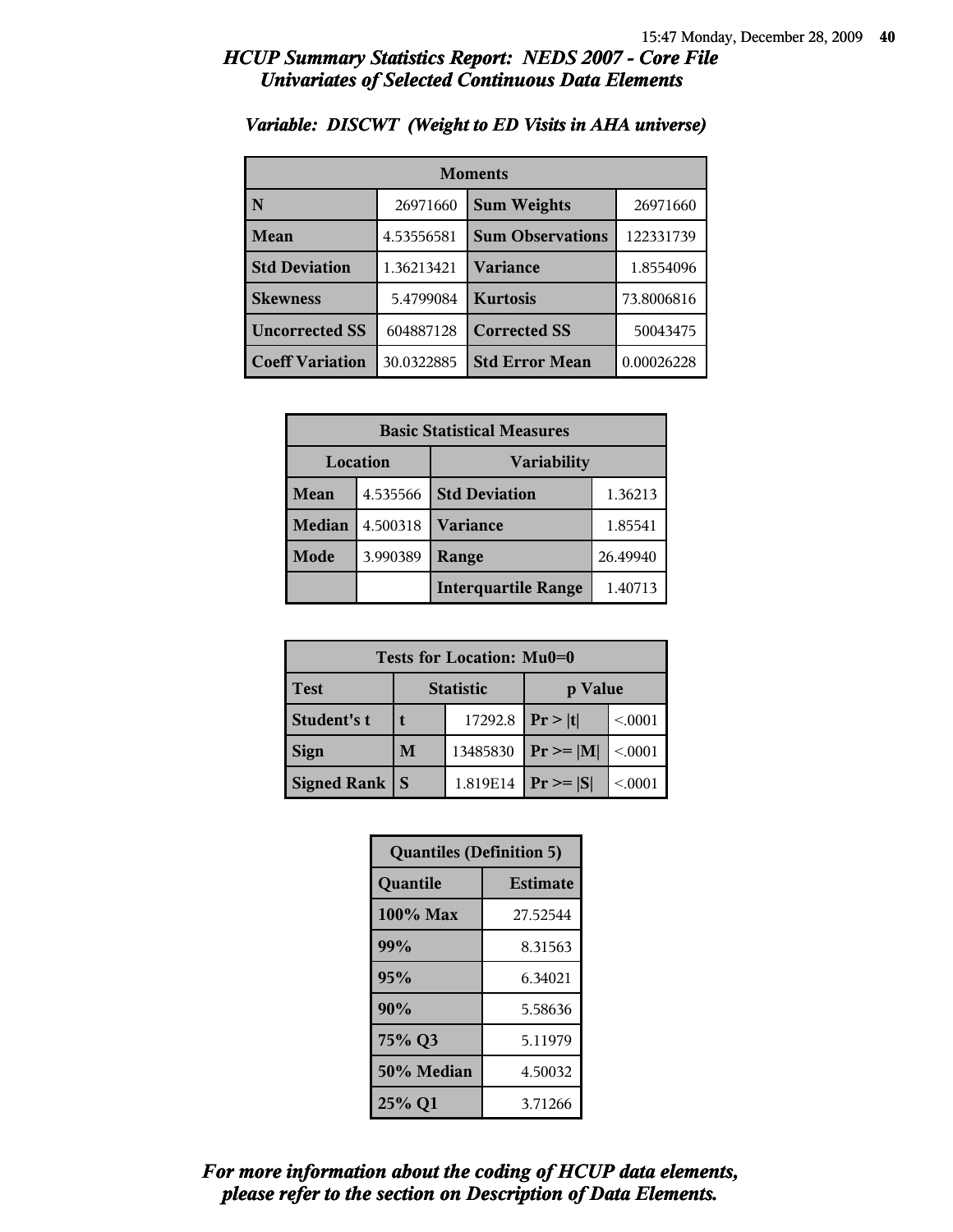| <b>Quantiles (Definition 5)</b> |         |  |
|---------------------------------|---------|--|
| <b>Estimate</b><br>Quantile     |         |  |
| 10%                             | 3.29778 |  |
| 5%                              | 3.03041 |  |
| 1%                              | 2.15949 |  |
| 0% Min                          | 1.02604 |  |

*Variable: DISCWT (Weight to ED Visits in AHA universe)*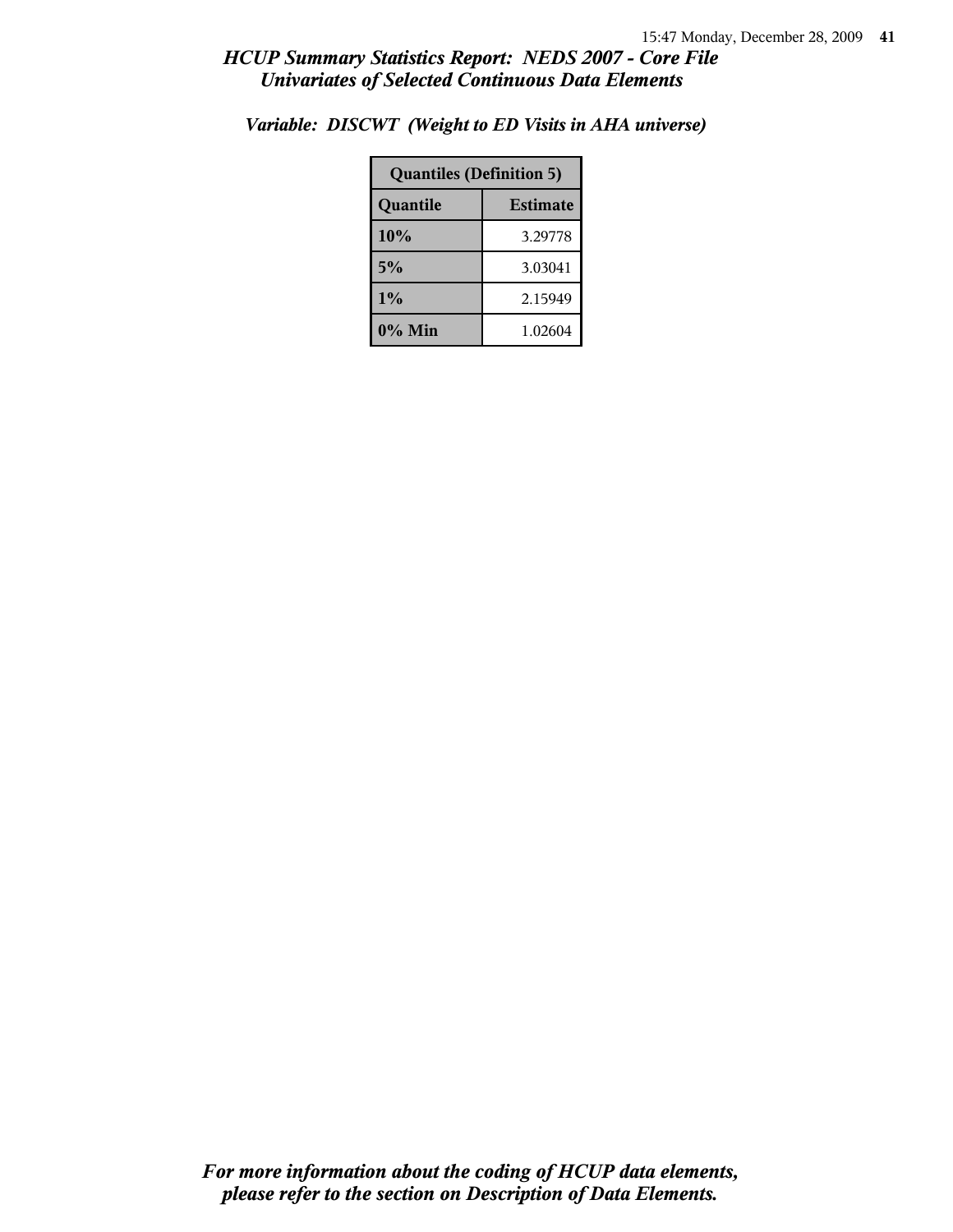| <b>Moments</b>         |            |                         |              |
|------------------------|------------|-------------------------|--------------|
| N                      | 26969598   | <b>Sum Weights</b>      | 26969598     |
| Mean                   | 37.6210817 | <b>Sum Observations</b> | 1014625451   |
| <b>Std Deviation</b>   | 24.3781087 | <b>Variance</b>         | 594.292183   |
| <b>Skewness</b>        | 0.35053903 | <b>Kurtosis</b>         | $-0.7344738$ |
| <b>Uncorrected SS</b>  | 5.41991E10 | <b>Corrected SS</b>     | 1.60278E10   |
| <b>Coeff Variation</b> | 64.7990636 | <b>Std Error Mean</b>   | 0.00469421   |

## *Variable: AGE (Age in years at admission)*

| <b>Basic Statistical Measures</b> |          |                            |           |  |
|-----------------------------------|----------|----------------------------|-----------|--|
| Location<br><b>Variability</b>    |          |                            |           |  |
| Mean                              | 37.62108 | <b>Std Deviation</b>       | 24.37811  |  |
| <b>Median</b>                     | 35.00000 | <b>Variance</b>            | 594.29218 |  |
| <b>Mode</b>                       | 0.00000  | Range                      | 124.00000 |  |
|                                   |          | <b>Interquartile Range</b> | 35.00000  |  |

| Tests for Location: Mu0=0 |                             |          |                |         |  |
|---------------------------|-----------------------------|----------|----------------|---------|--|
| <b>Test</b>               | <b>Statistic</b><br>p Value |          |                |         |  |
| Student's t               |                             | 8014.354 | Pr >  t        | < 0.001 |  |
| <b>Sign</b>               | M                           | 13069553 | $Pr \ge =  M $ | < 0.001 |  |
| Signed Rank               |                             | 1.708E14 | $Pr \geq  S $  | < 0001  |  |

| <b>Quantiles (Definition 5)</b> |                 |  |
|---------------------------------|-----------------|--|
| Quantile                        | <b>Estimate</b> |  |
| 100% Max                        | 124             |  |
| 99%                             | 91              |  |
| 95%                             | 82              |  |
| 90%                             | 74              |  |
| 75% Q3                          | 54              |  |
| 50% Median                      | 35              |  |
| 25% Q1                          | 19              |  |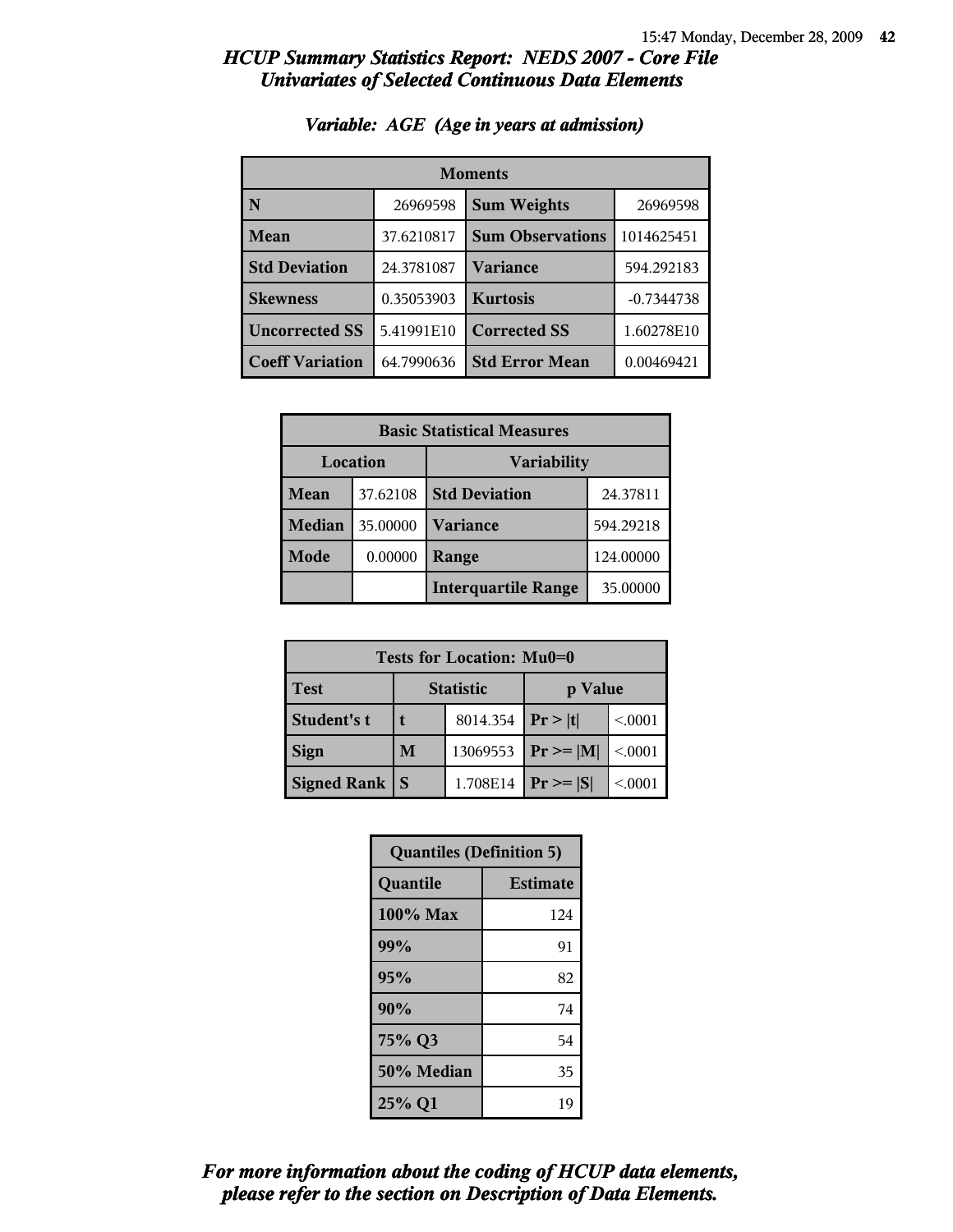| <b>Quantiles (Definition 5)</b> |  |  |
|---------------------------------|--|--|
| <b>Estimate</b><br>Quantile     |  |  |
| 10%                             |  |  |
| 5%                              |  |  |
| $1\%$                           |  |  |
| $0\%$ Min                       |  |  |

*Variable: AGE (Age in years at admission)*

| <b>Missing Values</b>          |       |                                  |        |  |
|--------------------------------|-------|----------------------------------|--------|--|
|                                |       | <b>Percent Of</b>                |        |  |
| <b>Missing</b><br><b>Value</b> | Count | <b>Missing</b><br>All Obs<br>Obs |        |  |
|                                | 132   | 0.00                             | 6.40   |  |
| C                              | 1930  | 0.01                             | 93.60  |  |
| Total                          | 2062  | 0.01                             | 100.00 |  |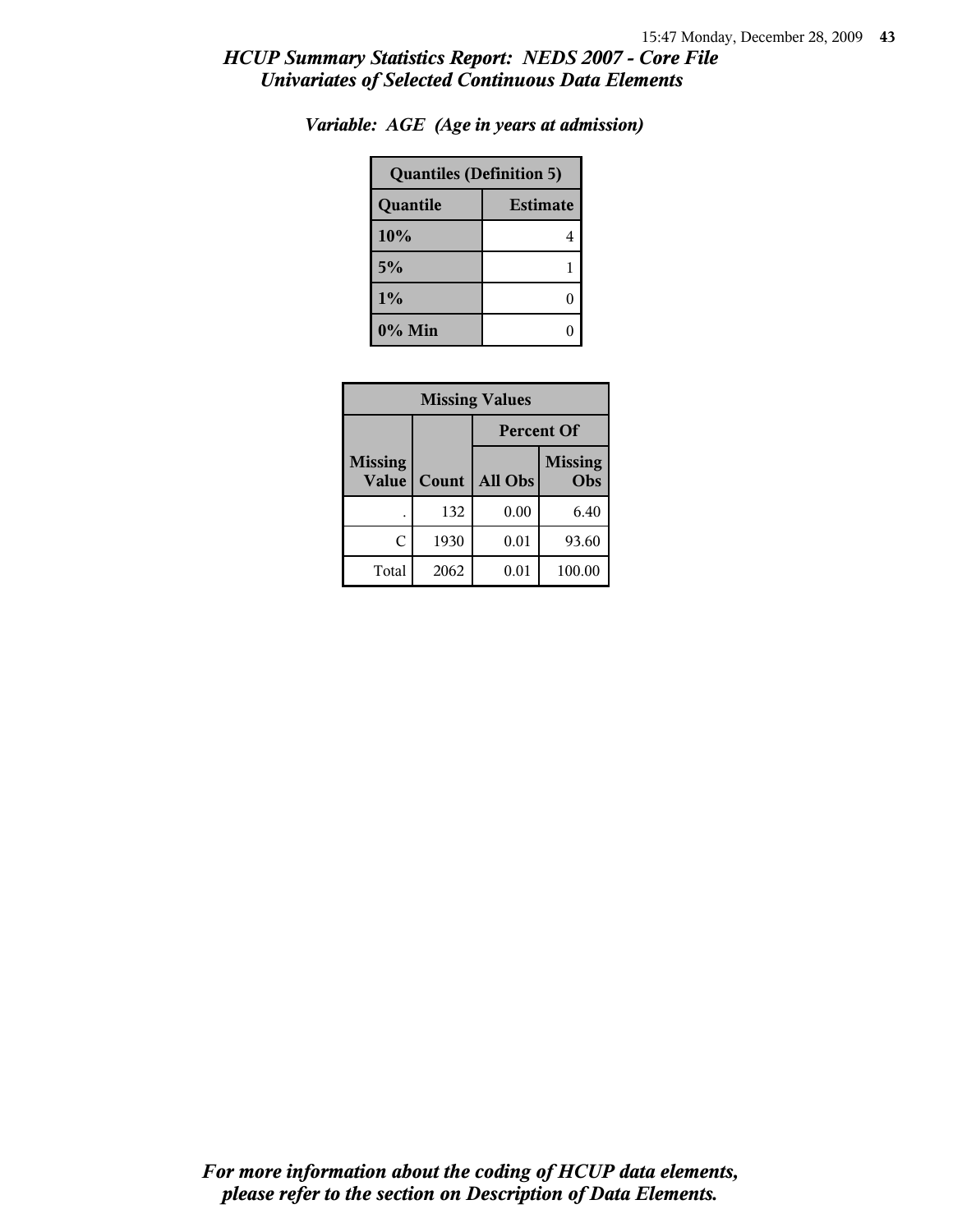| <b>Moments</b>         |            |                         |            |  |
|------------------------|------------|-------------------------|------------|--|
| N                      | 21948372   | <b>Sum Weights</b>      | 21948372   |  |
| Mean                   | 1466.18061 | <b>Sum Observations</b> | 3.21803E10 |  |
| <b>Std Deviation</b>   | 2144.68972 | Variance                | 4599693.99 |  |
| <b>Skewness</b>        | 6.12265553 | <b>Kurtosis</b>         | 75.0451274 |  |
| <b>Uncorrected SS</b>  | 1.48138E14 | <b>Corrected SS</b>     | 1.00956E14 |  |
| <b>Coeff Variation</b> | 146.277322 | <b>Std Error Mean</b>   | 0.45778685 |  |

### *Variable: TOTCHG\_ED (Total charge for ED services)*

| <b>Basic Statistical Measures</b> |          |                            |         |  |
|-----------------------------------|----------|----------------------------|---------|--|
| Location<br>Variability           |          |                            |         |  |
| Mean                              | 1466.181 | <b>Std Deviation</b>       | 2145    |  |
| Median                            | 812.000  | <b>Variance</b>            | 4599694 |  |
| <b>Mode</b>                       | 315.000  | Range                      | 74833   |  |
|                                   |          | <b>Interquartile Range</b> | 1217    |  |

| Tests for Location: Mu0=0 |                             |          |                |         |  |
|---------------------------|-----------------------------|----------|----------------|---------|--|
| <b>Test</b>               | <b>Statistic</b><br>p Value |          |                |         |  |
| Student's t               |                             | 3202.758 | Pr >  t        | < 0.001 |  |
| <b>Sign</b>               | M                           | 10974186 | $Pr \ge =  M $ | < 0.001 |  |
| <b>Signed Rank</b>        | S                           | 1.204E14 | $Pr \geq  S $  | < 0001  |  |

| <b>Quantiles (Definition 5)</b> |                 |  |
|---------------------------------|-----------------|--|
| Quantile                        | <b>Estimate</b> |  |
| 100% Max                        | 74933           |  |
| 99%                             | 10262           |  |
| 95%                             | 4913            |  |
| 90%                             | 3248            |  |
| 75% Q3                          | 1638            |  |
| 50% Median                      | 812             |  |
| 25% Q1                          | 421             |  |